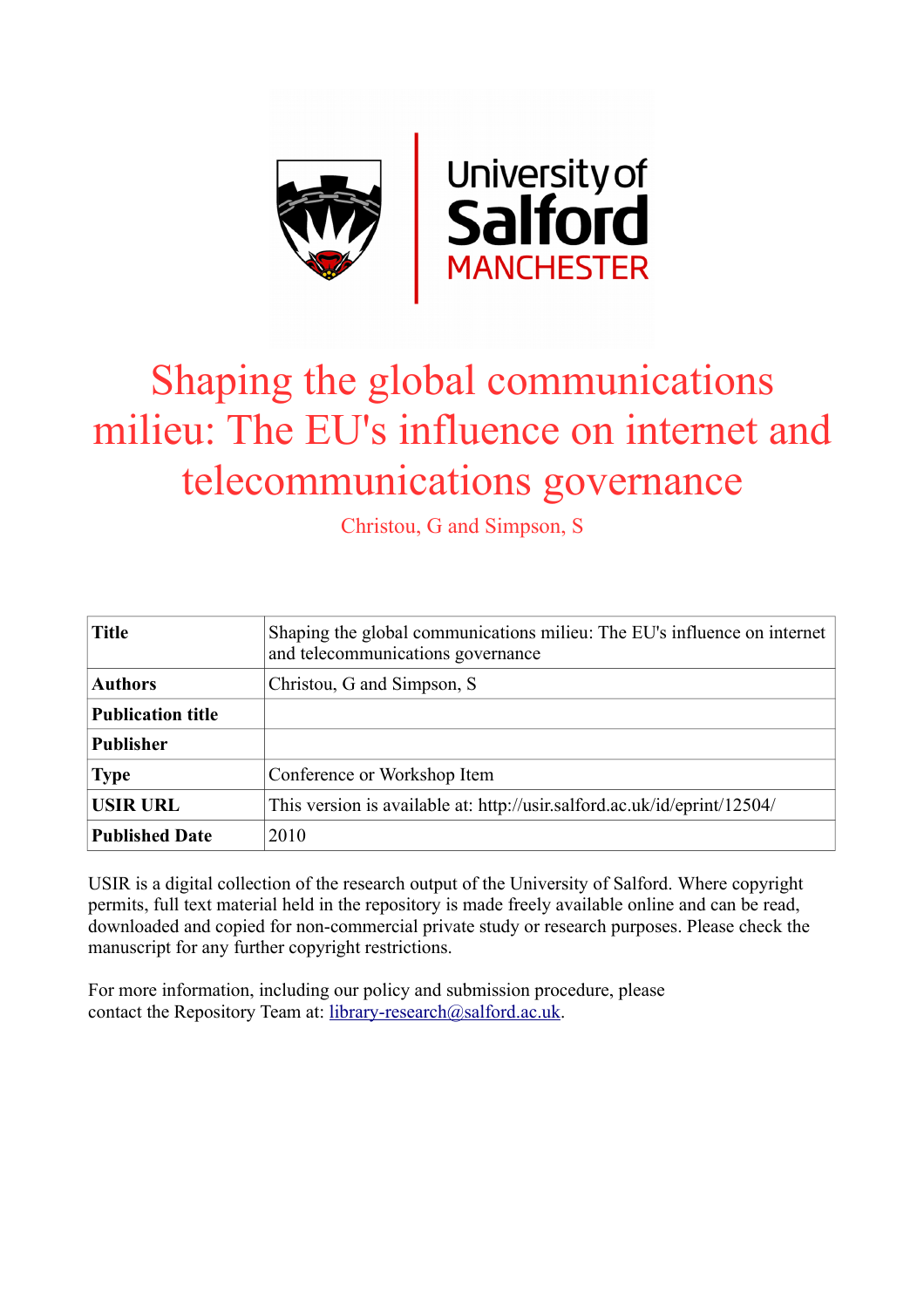# **Shaping the Global Communications Milieu: The EU's Influence on Internet and Telecommunications Governance**

*George Christou (Politics and International Relations, University of Warwick) Email: [g.christou@warwick.ac.uk](mailto:g.christou@warwick.ac.uk)*

*Seamus Simpson (Information and Communications, Manchester Metropolitan University) E-mail: [s.simpson@mmu.ac.uk](mailto:s.simpson@mmu.ac.uk)*

#### **Abstract**

*This paper evaluates the EU's influence in shaping the global governance for telecommunications and the Internet. Through analyzing EU behavior within an actorness framework, we demonstrate how the external opportunity structure and the EU's internal environment has impacted on its ability to exert and maximize its presence in order to meet its goals and aims in these two very different sub-sectors of global communications in terms of evolution and development. Such a comparison of EU actorness, we argue, is revealing in terms of uncovering the underlying factors and conditions that allow the EU to influence two important and dynamic communications sub-sectors.*

Paper prepared for the GARNET Conference, Brussels, 22-24 April, 2010

# **First draft. Please do not cite without the permission of authors. Comments welcome!**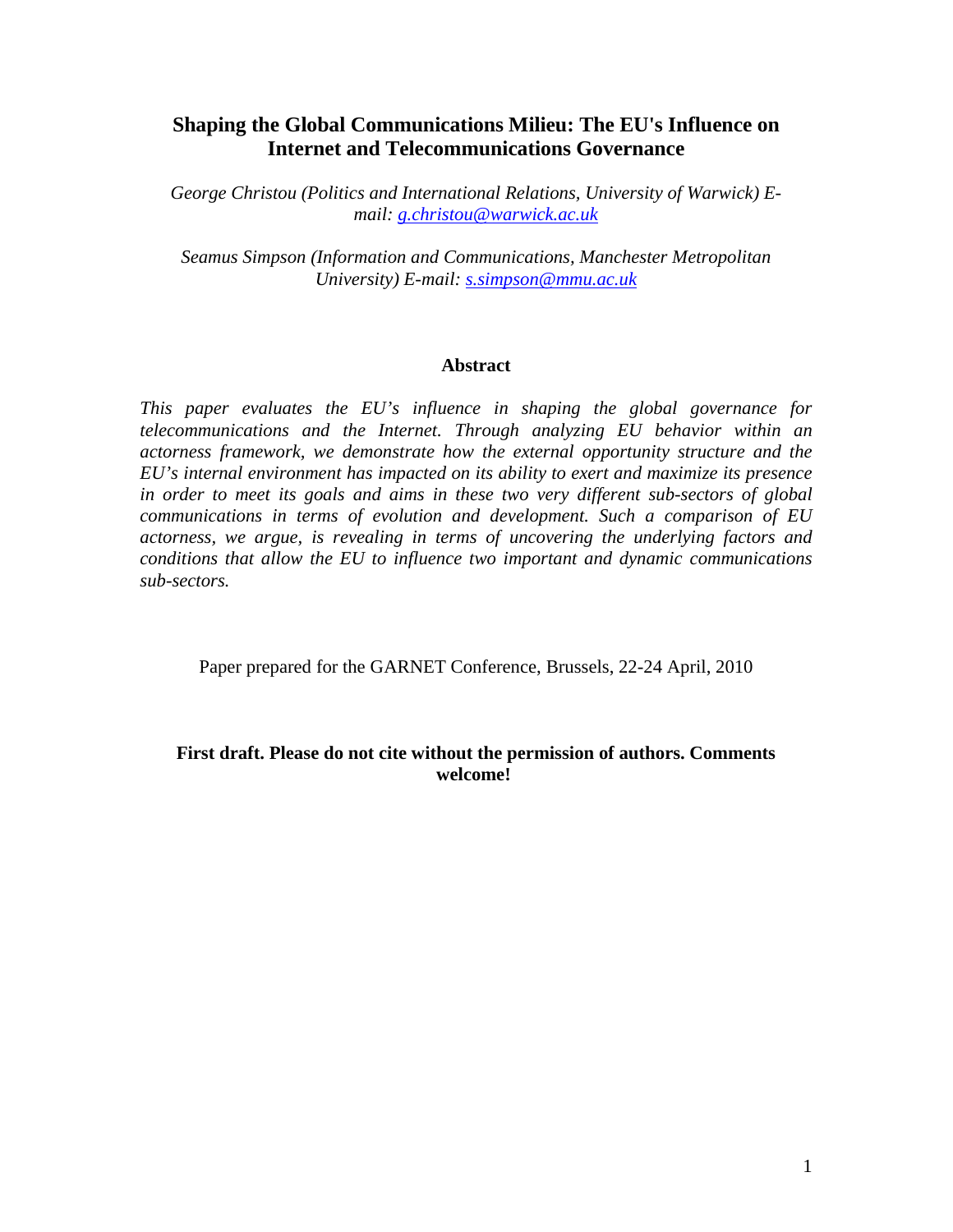# **INTRODUCTION**

This paper focuses on the degree of influence which the EU has been able to exert in global electronic network communications. The sector itself is complex, growing, differentiated and, at the same time, convergent in character. However, for heuristic purposes, it can be usefully thought of as comprising the traditional sub-sectors of mass communications broadcasting, telecommunications and, more recently, the Internet. This paper places its focus on the Internet and telecommunications through an analysis of the recent features of the evolving international political economy of both sub-sectors, with which the EU is shown to have had a significant degree of engagement. There has been little work on the role of the EU in global electronic network communications (though see Singh 2008; Humphreys and Simpson 2005, chapter 7; Christou and Simpson 2007), less still on a direct cross-comparison of the EU's performance globally within the sector.

The paper illustrates how, in telecommunications, a long established sector with origins in the late 1800s, its well established national-centricity and history has, paradoxically, played a significant factor in the way in which the EU has been able to establish and exert a role for itself in the international telecommunications policy-making arena. This has two core elements. First, the establishment of a governance framework at the EU level in which the European Commission, in particular, has come to play a very significant role. Second, the ability of the EU to develop itself as a representative of its Member States in global telecommunications policy making. A core argument of the paper is that the EU's relatively high profile and success in respect of the first element has had a direct bearing on its ability to be influential in respect of the second.

That the above paradox exists hinges on the very strong pressures for internationalization which have developed within telecommunications over the last 25 years. The paper shows how these have been utilized by the EU to develop and cement its position as a key international actor in telecommunications. Here, the EU has served as an essential coordination point for Member States to develop concerted responses to the agenda of internationalization in telecommunications. From this, the EU, through the European Commission, has played a key role in 'uploading' successfully to the global institutional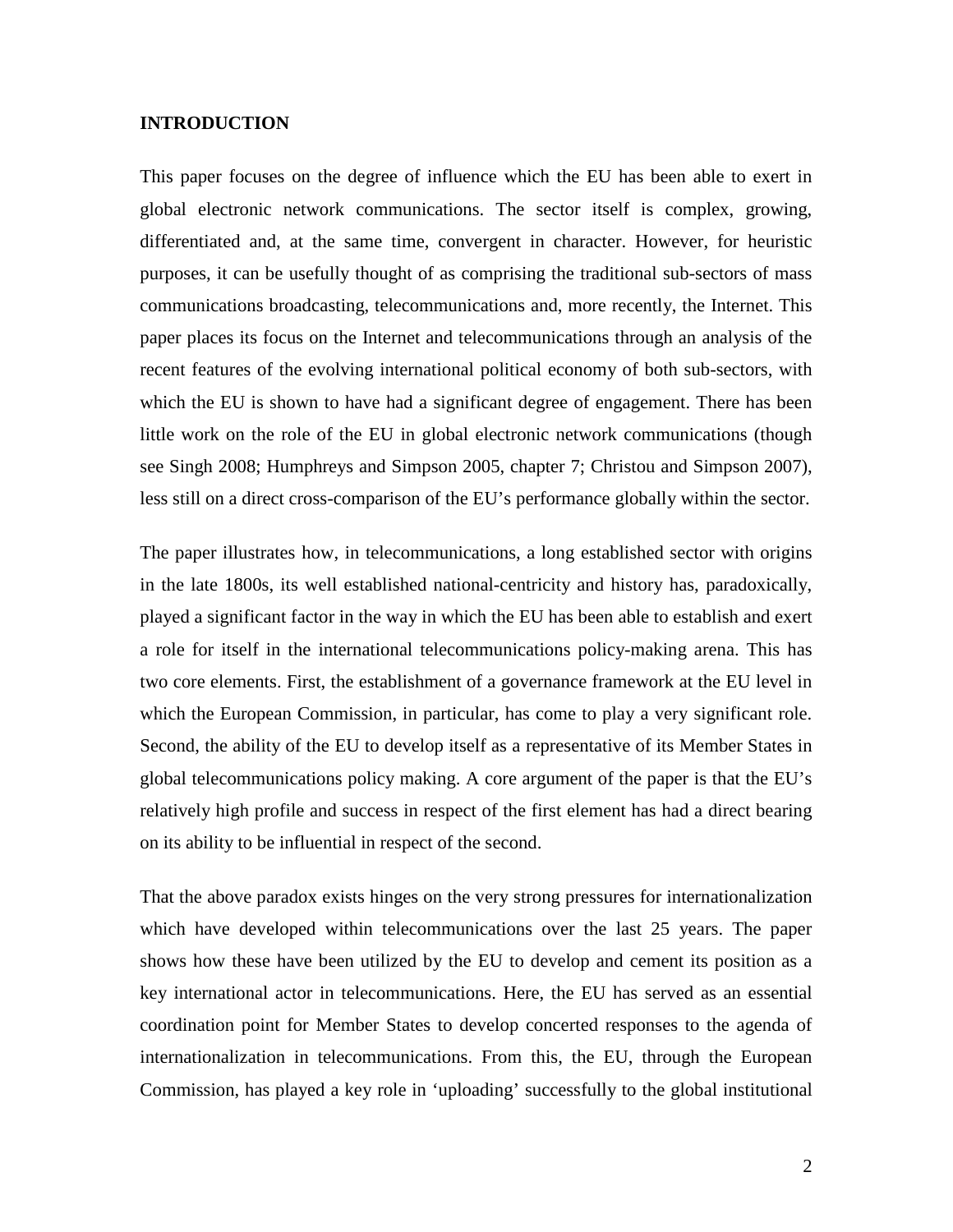level, European policy preferences. The example of this highlighted in the paper is negotiations that led to the establishment of the Agreement on Basic Telecommunications in the World Trade Organization in the late 1990s. Beyond this, the EU continues to play an important *strategic* role in representing its Member States in broader discussions on the evolution of global telecommunications.

By contrast, the Internet is one of the newest core element of international electronic network communications. Importantly, unlike telecommunications, it did not develop within any of the territories of the EU Member States. From the early 1990s onwards, it became popularised and internationalized 'outwards' from the USA. As a consequence, the Internet presented a series of challenges and opportunities to the EU which it has aimed to address. The paper illustrates how organizationally and, more significantly, in terms of its infant political economy, the Internet presented a policy landscape to the EU and its Member States with which they had initially little or no knowledge or familiarity. The paper shows how in these circumstances, the EU was, eventually, able to present itself as an institutional means of 'interpreting' and influencing the evolving Internet governance agenda in a number of global Internet fora and processes.

However, the paper argues that the EU has only been partially successful in assuming this role, in contrast to telecommunications. There are three core reasons for this: first, the newness of, and uncertainty around, the evolving Internet political economy, where there is evidence of an ongoing tension between well-established and newer forms of international communications policy engagement; second, the lack of any formal internal mandate for constructing positions on Internet governance; third, the broader external material and social context within which Internet governance has evolved. Unlike in telecommunications, this has presented challenges to the EU, and ultimately, constrained it at different times from achieving its aims in Internet governance through the projection of a clear and unitary position. Significantly, the contested nature of Internet governance more broadly, the strategic environment within which the EU has had to operate, and the problem of multi-representation of EU interests in global contexts, has meant that it has only been able to secure 'incremental' change in the direction of securing its aims in the global Internet governance regime.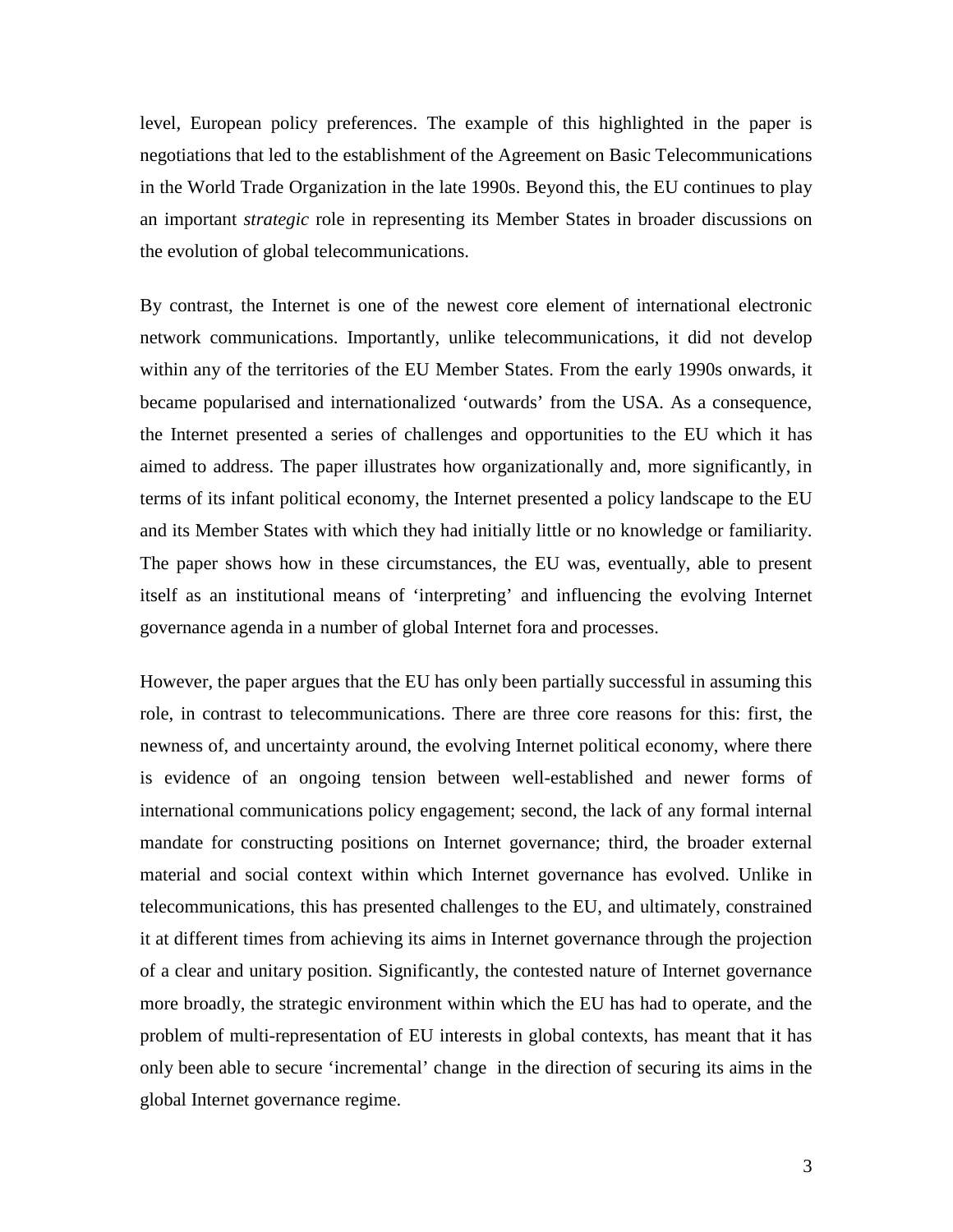The article is structured as follows. The next section outlines the constituents of the analytical framework to be employed in considering the EU's influence in global Internet and telecommunications policy contexts. The following two sections briefly outline the key features of the EU's role in global Internet and telecommunications policy making with reference to the criteria of the analytical framework. The analysis finds that the EU has been able to play a more traditional and thus 'straightforward' negotiating role in telecommunications with considerable success in terms of fulfilling its constructed aims. In global Internet policy-making by contrast, the EU has struggled to assert a coherent policy position, despite signs that its position is at this stage fairly well - though not entirely consistently - articulated. The final section of the paper compares the EU's performance in both cases and puts forward some conclusions regarding the conditions under which the EU is more likely, and less likely, to be influential as an international actor in global electronic communications policy.

# **ANALYTICAL FRAMEWORK**

In order to explain the EU's 'actorness' and thus its influence in the global telecommunications and Internet sub-sectors of electronic network communication, this article employs principally an analytical framework that draws on the literature on EU 'actorness' (Bretherton and Vogler 2006; 2008) but also some specific work on the EU in international organizations (Jorgensen 2009) and the EU as a strategic actor (Smith and Xei 2009). The purpose of using such a framework is to unravel the context within which the EU is acting. Specifically, the aim is to investigate the opportunities that have enabled or constrained EU influence in the external environment of events, ideas and power; the capability of the EU to act (formulating and agreeing policy) in terms of the EU internal context and by virtue of its own identity, and, thirdly; related to opportunity and capability, the EU's ability to shape the behaviour of others and how it achieves this (or not) in the institutional and broader procedural contexts of the two cases under investigation. Beyond this, we aim to assess what type of influence the EU has been able to exert, and whether it has, in its interaction with the global telecommunications and Internet governance regimes, been effective in terms of achieving its stated goals and aims.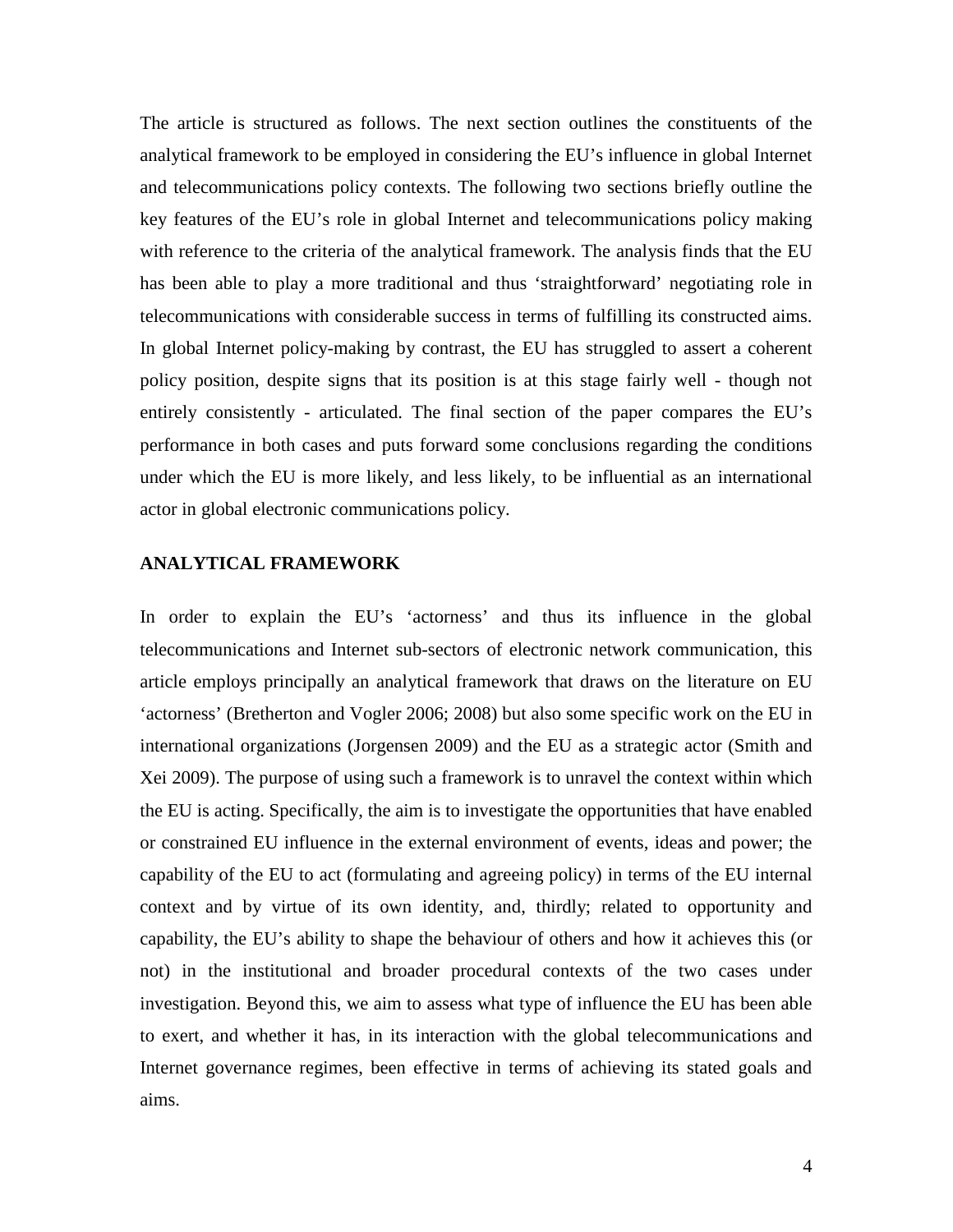The three main aspects of this framework need to be unpacked further. First, 'opportunity' (Bretherton and Vogler 2008). EU external factors (Jorgensen 2009; 12), or as others have labelled it, the logic of the external opportunity structure (Smith and Xie 2009; 9), denote the pressures and opportunities (to act) that arise from broader international structures in terms of both social and material content. For Jorgensen (2009: 12) this entails examination of the: 1) international distribution of power 2) international interaction and social structures 3) the influence of other governments (and organizations) 4) the international cultural environment. When analysing telecommunications and Internet governance, these are important factors, not least because these two sub-sectors of communications, and the EU's role within them, have evolved under different actor constellations, but with the US as primary in both (and thus the interaction between the EU and US significant), though less important in the case of telecommunications. Different local, national and global conditions and pressures also exist within different, though in part overlapping, timeframes in both cases. Finally, there are contrasting global institutions often underpinned by contradictory and contested governance principles in each case. Within telecommunications, for example, the movement away from the embedded liberalism of the 1970s towards the promotion of neoliberal ideas in the global political economy in the 1980s, of which the EU (through the European Commission) was a key protagonist, meant that it was ideally placed to influence the institutions that would govern world trade (WTO) and indeed to take a prominent position (alongside the US), in constructing, promoting and successfully embedding its own governance goals for the telecommunications sector internally and outwards through the WTO.

Within Internet governance, it was less ideas than events that provided the EU with the opportunity to intervene in the evolution of the global institutions that would provide rules for governing the sector. The US was the hegemonic actor in the evolution of the Internet and, subsequently, the early structures and institutions that governed it. The Internet evolved within the US, but by the mid-1990s, the pressures of commercialization led to a call for reforms from key national and international stakeholders and, with this, the globalization of Internet governance in order to provide a legitimate and legal basis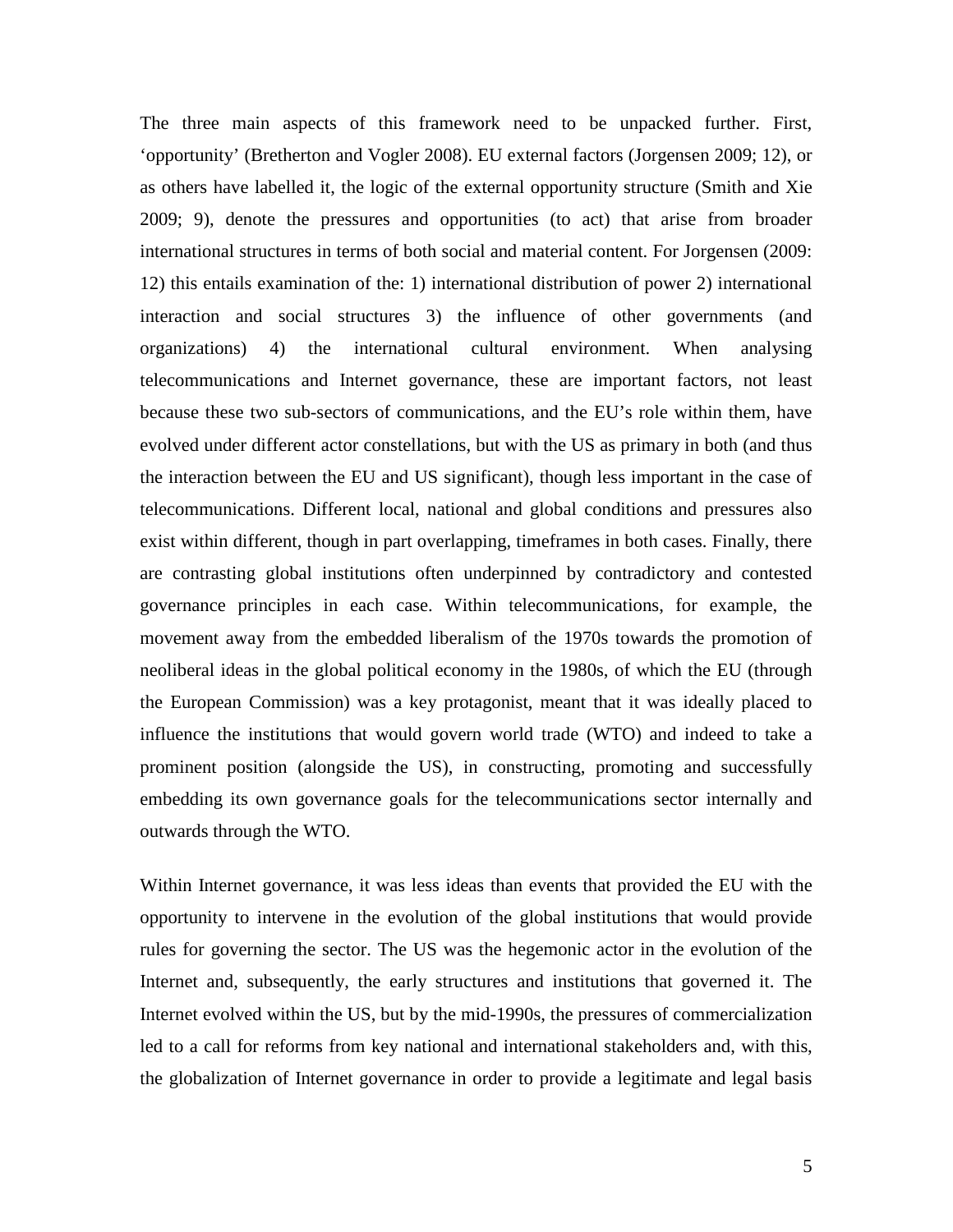for its increased use socially, financially and economically. Indeed, as Mueller (2002) demonstrates in his analysis of the creation of this body, the US government was instrumental in resolving tensions between rival coalitions in order to establish ICANN's identity for this purpose (albeit contested): as a private, not-for-profit, organization underpinned by the principle of self-regulation and governed by US (California) law. Thus, whilst the EU was not in a position in terms of knowledge or influence to intervene in the initial deliberations and decisions of the US government to resolve 'internal' contestation and tensions in relation to the Internet, its established identity as powerful and important economic actor in the global political economy enabled it to enter the fray with the *intention* of playing a prominent role with the US, in defining the principles that would underpin ICANN working practices. In summary then, it was the pressures of globalization and the ideology of neoliberalism emanating from the US domestically, that allowed the EU to intervene as a significant actor within telecommunications, whereas with Internet governance, it was not the pressures of globalization/neoliberalism that drove the process per se, but, rather, the need to create a global institutional context to ensure the interoperability of the Internet.

The second aspect of our framework refers to EU internal factors (Jorgensen 2009; 10); in other words, the EU's capability to respond to opportunities in any given sector in order to shape the evolving (institutional) order. There are several aspects of this that are of interest to us in this paper. First, is the question of how far EU logic (see Smith and Xei 2009) is pre-eminent in the projection of any given position within the sectors we are exploring. In other words, how does the EU's internal logic – its institutional structures, internal politics and identity shape the positions being taken in relation to telecommunications and Internet governance? Related to this are questions of not only internal coherence and consistency – that is vertical (between different levels of responsibility) and horizontal (between EU institutions) (see Nuttall 2005) - but also of which actors influence EU positions and projections (including private companies, transnational actors and interest groups) and indeed who represents the EU in the relevant international institutions within the sectors under investigation (Jorgensen 2009: 11). This is important, as internal executive division and more than one institutional voice can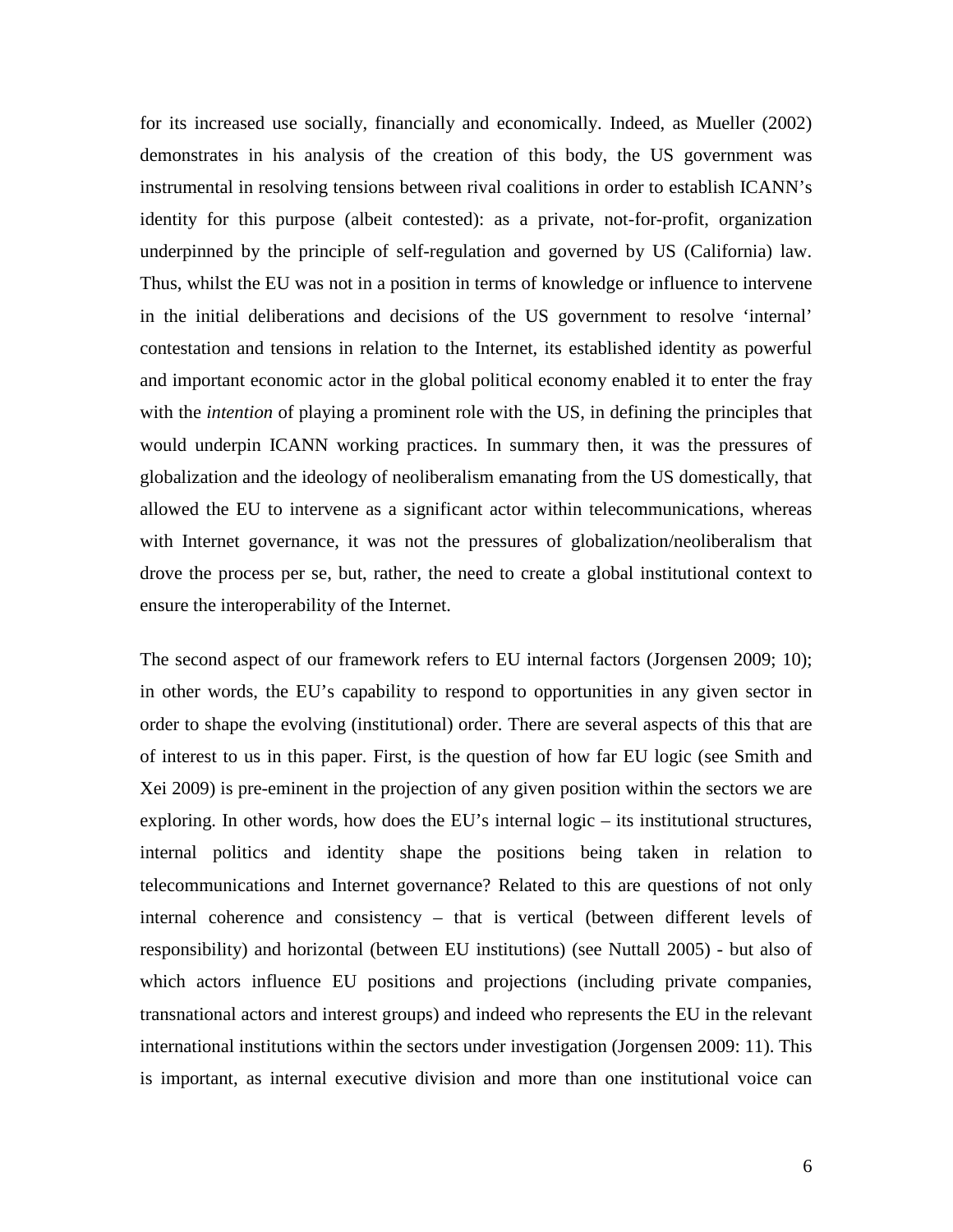often lead to a lack of coherence, coordination and clarity in the EU's position and thus external capacity to influence. However, and as others have argued, many EU actor voices in any given international institution need not necessarily lead to ineffectiveness – as long as there is consistency and clarity in the position projected this might well facilitate an image among third parties, especially in the developing world, of the EU as a non-hegemonic and equal partner rather than hierarchical actor, within negotiations and deliberations (Elgström 2007).

In terms of identity or political culture, this is also a significant factor in terms of both how the EU frames its own importance in a given issue area, but also the implications this has for the normative projections of the EU in any given sector. The EU's influence in any global sector is very much connected to its evolving identity as a contributor to global order (Smith 2007) and the need to assert itself within any given arena precisely because of its identity. How, then, does the EU's own cultural or normative framing of itself in a particular issue area impact on the projected solutions for policy and governance in any given sector? Of course, this is not separate to the questions above on the EU's internal politics – indeed there might well be contestation among the EU actors involved in constructing any given policy, with more than one narrative framing policy, which, again, has implications for how far the EU can influence any given sector through its actions in the relevant global fora. The contradictions in the EU's projections are thus also important in terms of the EU's ability to influence. Overall, what is salient in terms of analyzing internal factors is to illuminate the extent to which EU policy processes either constrain or facilitate action in response to 'opportunity' in the telecommunications and Internet governance sector.

Finally, the third dimension of the framework is that of the EU's 'presence' as an actor within any given issue area – that is, the ability of the EU, given the opportunity structure and its capability, to exert influence beyond its borders (within global governance fora, in this case). From our perspective then, this is very much related to the EU's identity (as above), but it does also denote purposive action (in contrast to Bretherton and Vogler's definition). In this sense, the most important issue in this dimension is how the EU can influence the behavior of others in international fora, in this case the WTO, ICANN and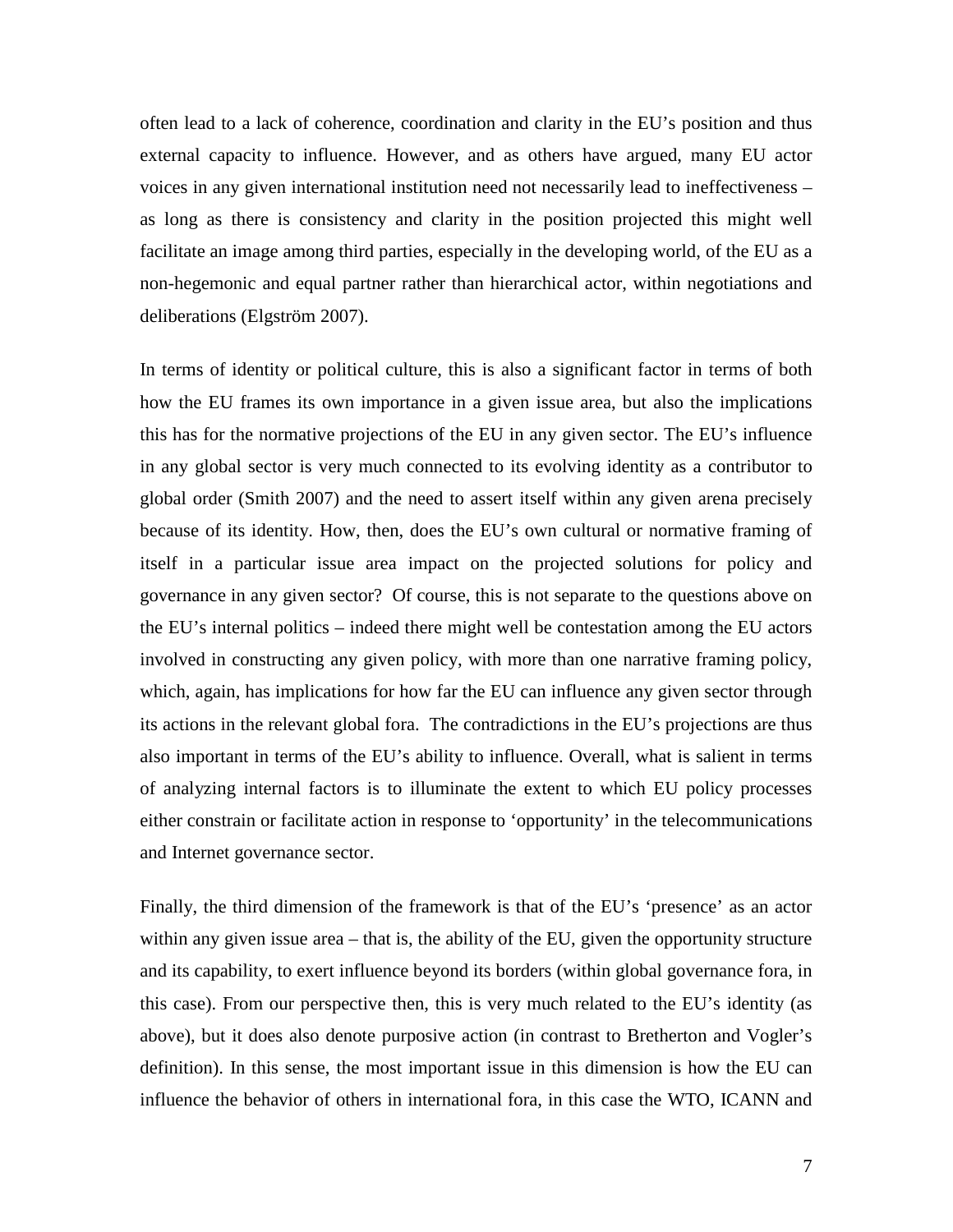the IGF, given the way in which it has constructed and framed its policy projections on telecommunications and Internet governance. How, and through what processes and instruments, for example, will the EU engage in order to project its own position for the purpose of influencing the behavior of other actors towards its own goals, objectives (image)? The nature of the EU's engagement, of course, very much depends on the regime context itself, as well as the EU's own evolving identity and how this impacts on its engagement. Interesting in this context, is the contrast between telecommunications and Internet governance, and indeed, whether this leads to different EU strategies, and differentiated rates of effectiveness within and across the regime contexts. On this, it is important to note that telecoms and Internet governance are most different cases that throw up different questions at an overarching level in terms of EU influence. In telecommunications, for instance, the analysis is less about influencing the institutional form within which telecoms negotiations play out (that is, the WTO), but rather the governance and policy framework for global telecommunications, underpinned by the EU's own projection of how this should function. In terms of Internet governance, the still contested and aspirational nature and identity of its global institutions, in particular the IGF, a body currently under review, shifts the primary focus to the EU's strategy and normative preferences for how such institutions should evolve and function. For telecommunications, the focus is on the EU construction of policy and subsequent activities within the WTO in influencing (primarily) the Basic Telecommunications Framework and in Internet governance, it is on how the EU has sought to shape the institutional design and reform of ICANN and the IGF in terms of its governance and policy-making processes. The comparison of these cases will shed light on the dynamics and conditions within which the EU can influence policy and governance in two contrasting cases within the communications milieu.

In summary then, the broad framework outlined above leads us to ask the three following core or overarching questions:

1. What is the opportunity context which has led the EU to act in telecommunications and Internet governance?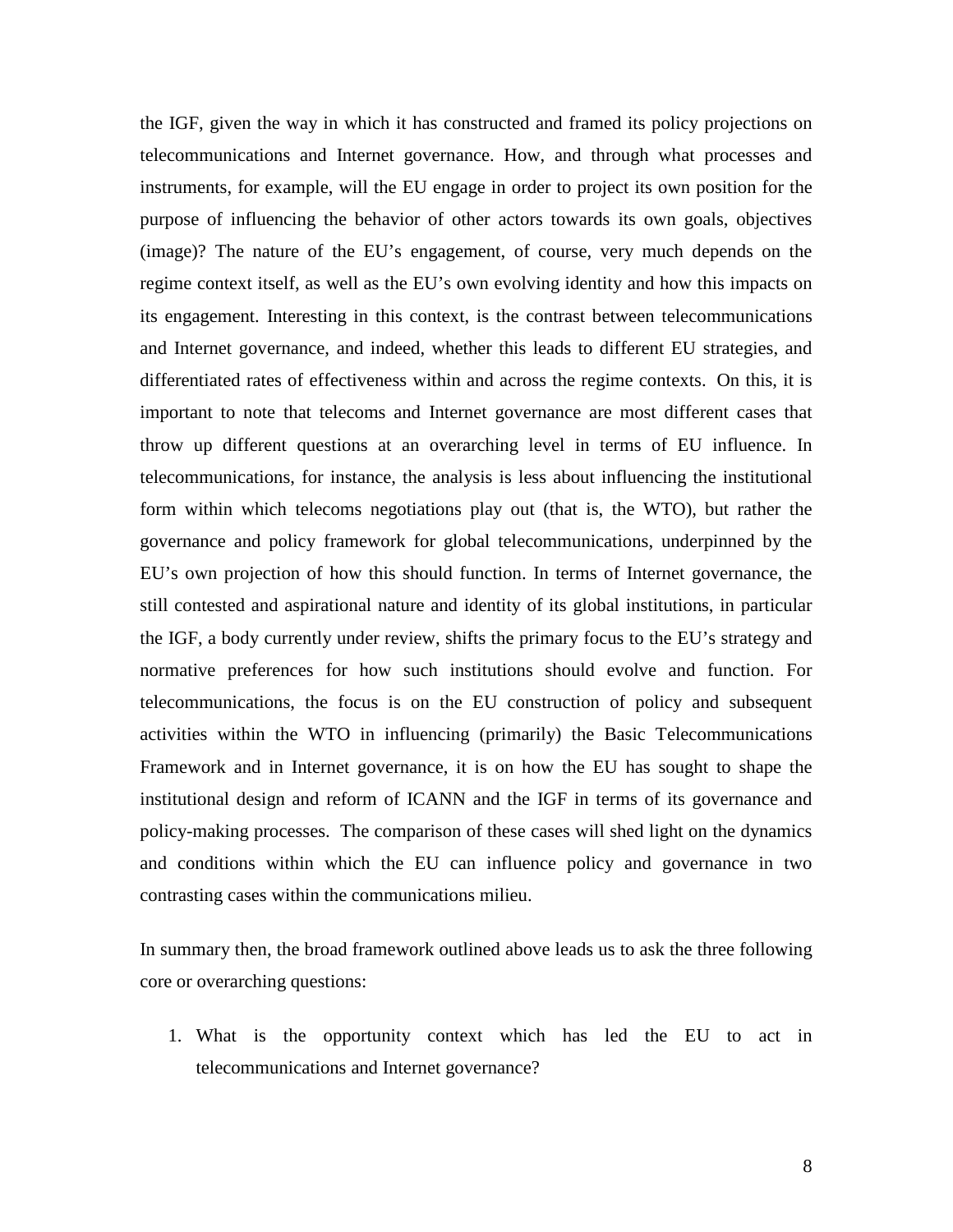- 2. How has the EU capitalized on this opportunity in telecommunications and Internet governance in terms of its internal logic – that is the politics and construction of policy and positions?
- 3. Given the opportunity structure and the EU's constructed position in telecoms and Internet governance, how has the EU engaged in the telecommunications and Internet governance regimes, and has this led to change a) in terms of the behavior or collective understanding of key actors towards EU norms and preferences in policy and governance (i.e. achieving EU aims) b) the EU's own identity and action in telecoms and Internet governance?

#### **TELECOMMUNICATIONS**

## *Opportunity/External logics*

Telecommunications, the oldest part of electronic network communications, has been viewed as a sector of strategic international importance since the late  $19<sup>th</sup>$  century. Since then, successive efforts were made to coordinate international telegraphy, and thereafter telephony, at the international institutional level, a key landmark in which was the establishment of the International Telecommunication Union (ITU) as an agency of the United Nations in 1946. As telecommunications systems developed physically at the national level across the globe with the incremental roll out of infrastructure and delivery of service, so too developed a socio-economic normative framework for how telecommunications should be structured and delivered. This was predicated on the efficacy of the intertwined assumptions of natural monopoly and the social policy aspiration of universal service. Thus, telecommunications functioning and development became a key constituent of national policies irrespective of the political character of the systems in which they developed. This notwithstanding, the need to realize the international, if not global, potential of telecommunications was recognized, though its pursuit was expressly underpinned by inter-national coordination in the development of technical and economic standards, rather than integration. The classic example here was the international accounting rate system, developed within the ITU, between the monopoly (usually state owned) telecommunications administrations, essentially a series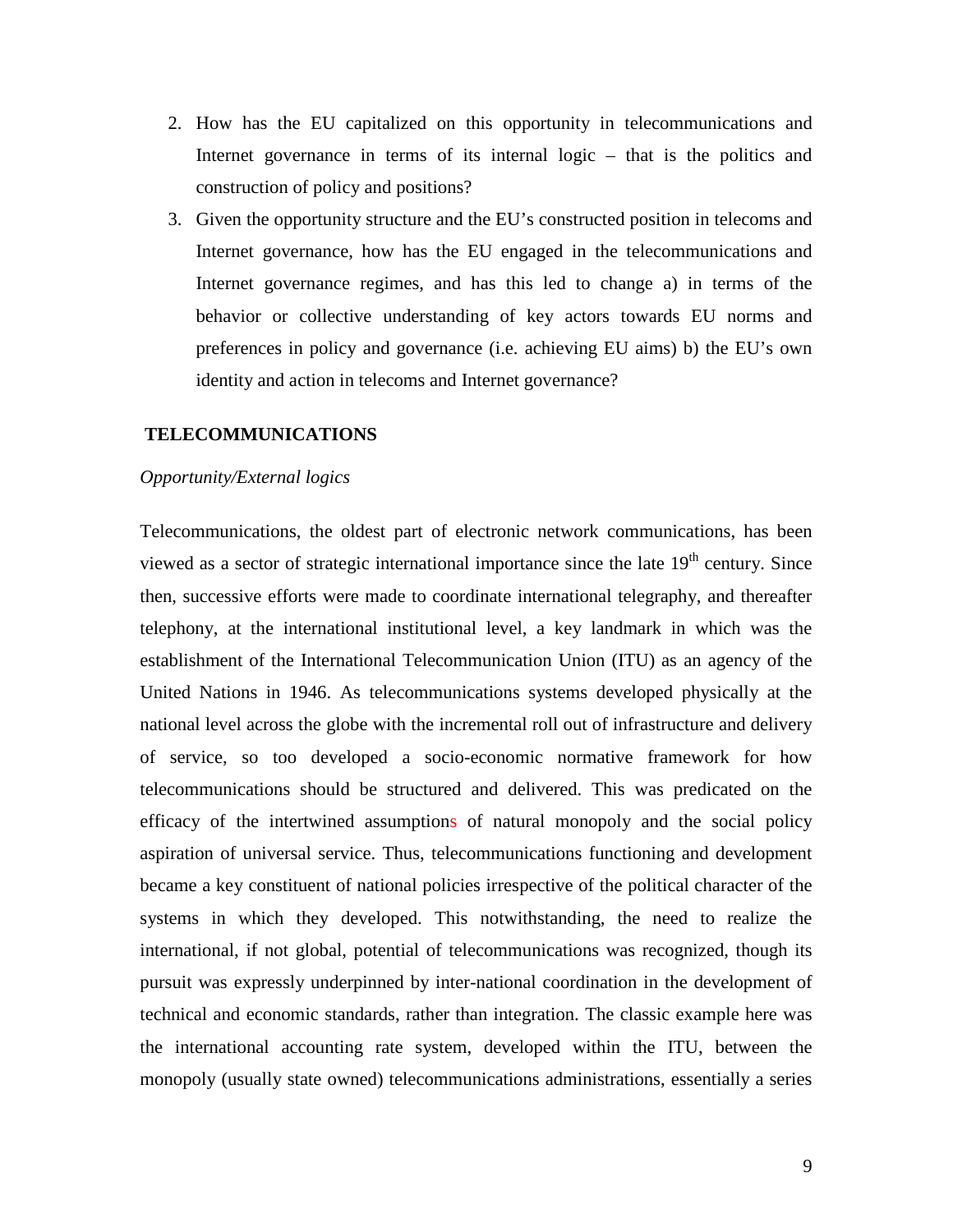of bilateral economic interface agreements to interconnect telecommunications traffic and share the associated call revenues.

However, by the mid-1970s, this stable system of international telecommunications came under challenge from broader changes which were building in the international political economy. Here, upswings in the level of international production, driven by the efforts of increasingly powerful multinational companies, were underpinned by strongly articulated arguments in favour of increasing levels of international economic integration in pursuit of globalization. Electronic network communications came to be viewed by those at the forefront of economic internationalization as key tools to enable coordination and expansion of business activities. Technological changes which were occurring in telecommunications at the time promised faster and more sophisticated services with potentially global reach and were eagerly anticipated by corporate business users. At the same time, however, there was concern about the ability of the then existing structure of domestic and international telecommunications to deliver what was demanded on time and to the required standard.

As has been well established, the movement for economic globalization developed both as a normative and practical strategy for change (see Cerny 2008). Here, free, competitive markets were extolled as a superior form of economic organization to nationalized, uncompetitive ones. Economic liberalism was reincarnated as free market neo-liberalism, very importantly with an international context and logic, packaged in the modernizing rhetoric of globalization. For neo-liberals, the telecommunications sector presented itself as a clear case for reform and development at the international level. This model was first articulated in the US, whose commercial and governmental interests became key advocates for change in telecommunications to be undertaken along neo-liberal lines. Pressure was exerted for the required political-institutional changes to be effected at the national and global levels. Implied in this was fundamental reorganization in the institutional governance of telecommunications. Here, a model of replacing state ownership and provision with independent regulation of competitively ordered, internationally open, markets began to gain influence, initially, beyond the US, in the UK. This presented a clear challenge to the architects of the traditional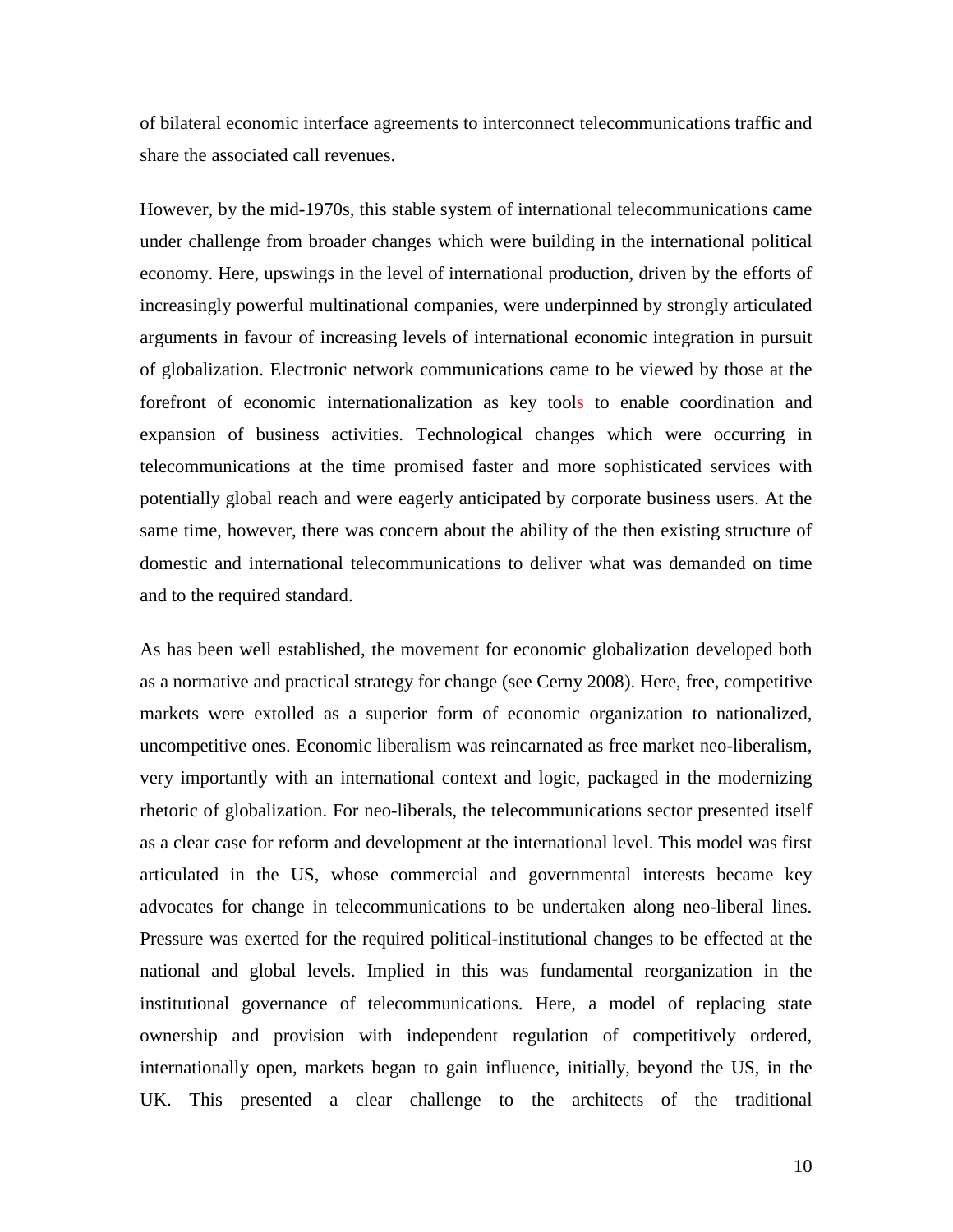telecommunications systems nationally and internationally. For others, not least the European Union, it presented clear opportunities.

## *EU internal*

As the 1980s evolved, the EU began to increase its focus on telecommunications as a policy area of strategic priority. In its policy statements on telecommunications, the European Commission took significant pains to point out to Member States the challenges presented by the EU's main external economic competitors, the US and Japan, in a changing, increasingly globally competitive, sector to which Member States needed to respond (European Commission 1984). By contrast, the Commission showed political astuteness in highlighting to Member States opportunities to be gained through utilizing the EU institutional context to effect necessary change in telecommunications. The EU was at the time pursuing the wider project of the Single European Market whose broad objectives, the Commission argued, were co-terminus with changes necessary in telecommunications. Key policy proposals were thus presented in a landmark Green Paper (European Commission 1987), effectively beginning a process of significant transfer of sovereignty from the national to the EU level in telecommunications. As a consequence, the character of telecommunications governance in Europe has been very significantly 'EU-ised'. Whilst the Southern states of the EU (France, Spain and Italy principally) as well as some of its smaller states, were initially reticent about adopting the reform of telecommunications along the lines proposed by the Commission, by the early 1990s all EU Member States had accepted neo-liberal arguments, propounded forcefully by increasingly commercially oriented telecommunications service providers, multinational business users and key powerful EU States such as the UK, Germany, and eventually, France (see Humphreys and Simpson 2005). The Commission's policy persuasiveness in its 'domestic' context was soon to be replicated in its efforts to secure a united EU negotiating front in telecommunications at the global institutional level.

Internally therefore, since the late 1980s, a battery of legislation has developed at EU level prescribing the shape of liberalized and harmonized telecommunications across the EU (Thatcher 2001, Goodman 2006, Thatcher and Coen 2008). Successive regulatory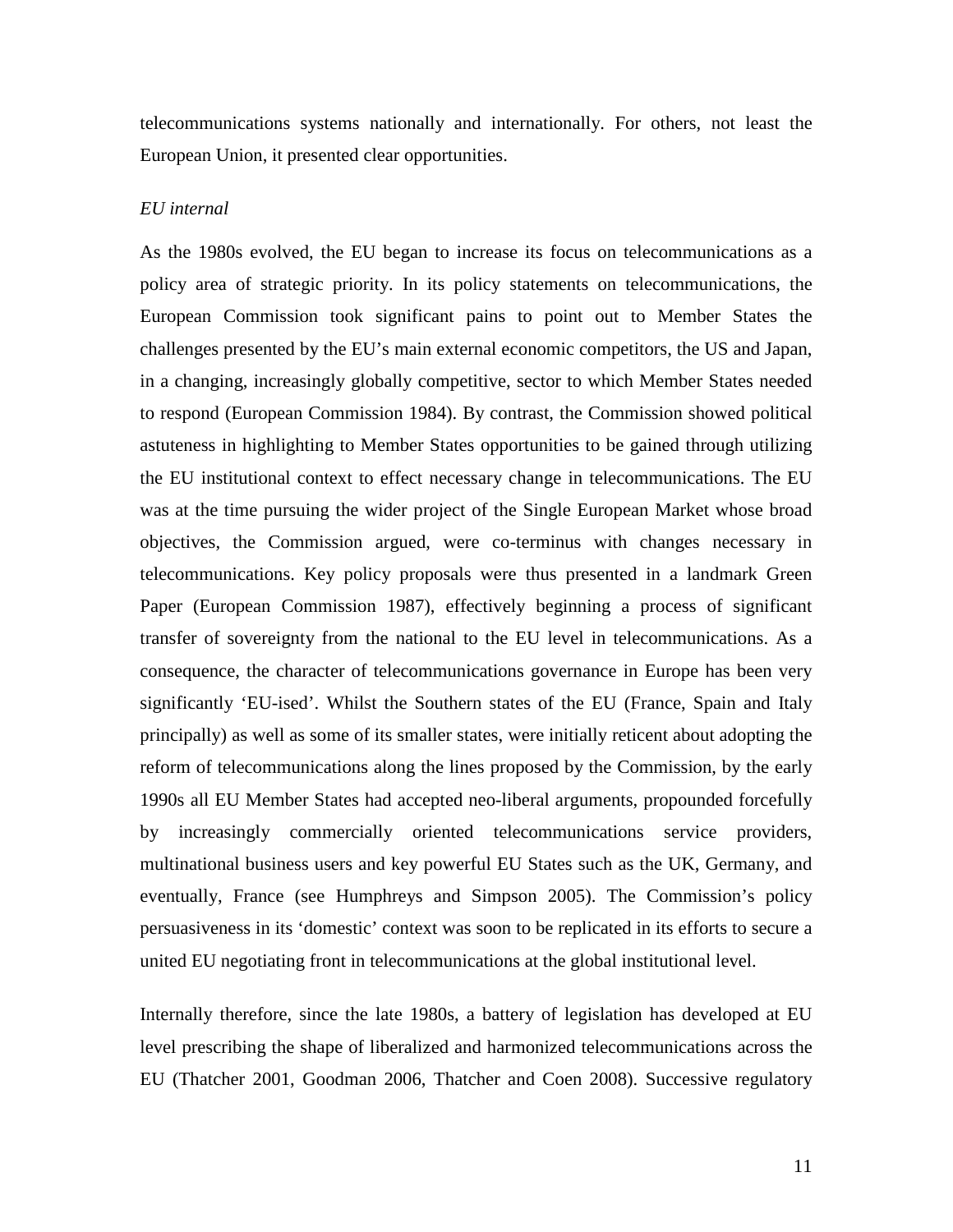packages have been devised and refined through time. A clear pattern of vertically ordered institutional resources for the delivery of the EU telecommunications framework is discernible. At the supranational level, the European Commission has played a key role in proposing legislation upon which Member states vote, but also in monitoring the implementation of agreed measures. This it does in conjunction with a series of independent national regulatory authorities. Whilst this process has been far from smooth, there is no doubt that the EU has become a key actor in the functioning and evolution of a competitively ordered, increasingly internationally oriented telecommunications sector in the EU. There has also been some important regulatory institution building at the European level in the shape of the European Regulators Group and the newly created Body of European Regulators in Electronic Communications (BEREC) (Simpson 2009).

#### *Presence*

Whilst the EU has grown in institutional importance in telecommunications internally, it has also developed a key position as an international political actor on behalf of its Member States in telecommunications. A sign of this was European Commission's efforts as far back as the late 1980s to challenge the ITU's well established system of international telecommunications bilateral accounting rates. The Commission argued correctly that these rates were a gross over-estimation of the economic cost of providing international voice telephonic services. It is interesting to note that both large corporate business telecommunications users, represented in peak level bodies such as the International Telecommunications Users Group and, very importantly, the US government, were key powerful advocates of the position taken by the European Commission (Humphreys and Simpson 2005). This period also witnessed a broader institutional challenge to the ITU's dominance in telecommunications which was reflective of the paradigmatic changes occurring across the sector and in the broader global political economy. Specifically, as economic globalization rose up the political agenda, issues of international trade and associated marketisation measures became paramount, leading to the creation of the World Trade Organization (WTO) in 1995.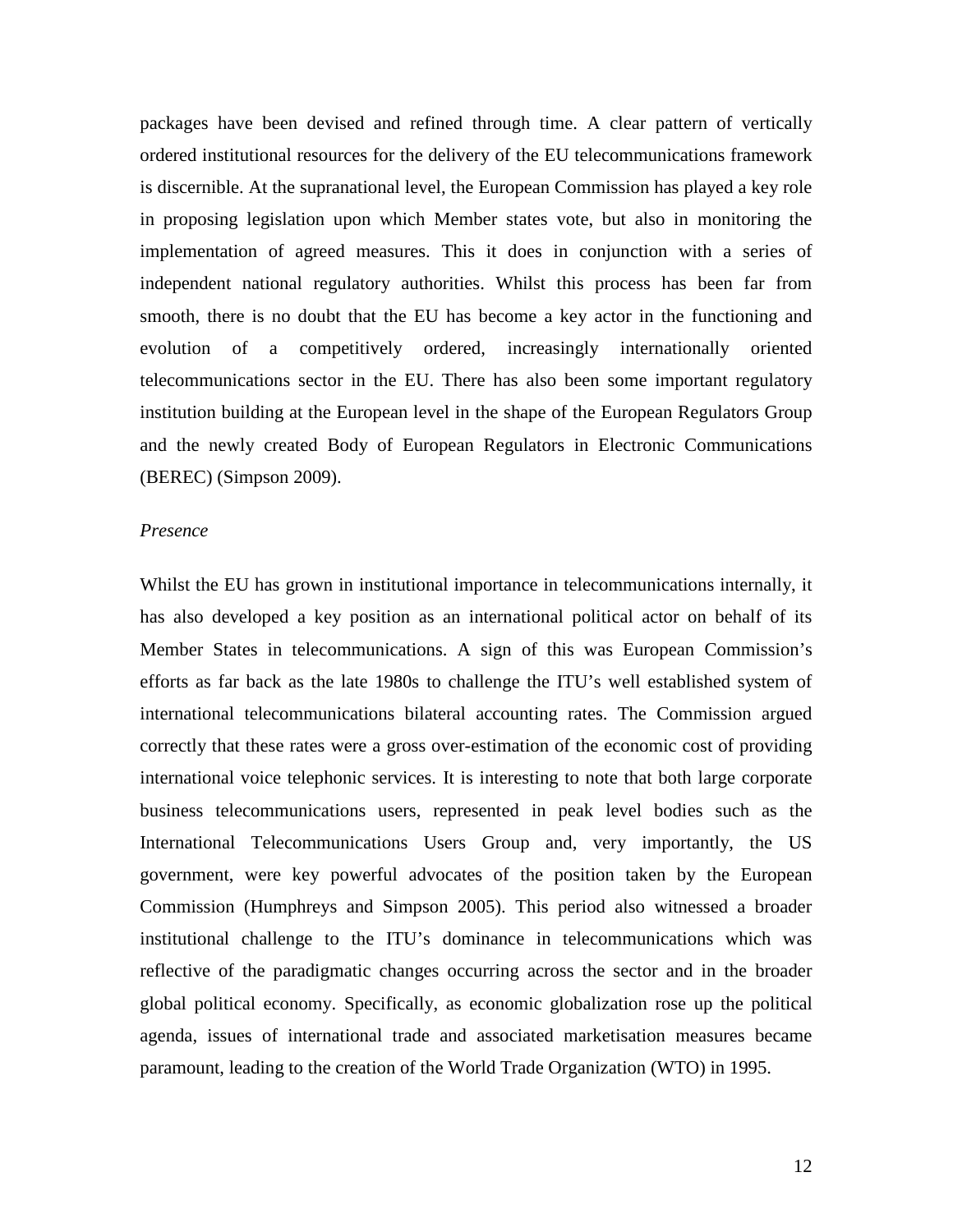The WTO immediately became *the* institutional focus for advocates of the global neoliberal model of telecommunications and in the process represented a powerful challenge to the ITU. Unlike in the latter, the EU was able to position itself prominently within the new WTO and proved effective in securing and putting forward a united position from its Member States in key negotiations that led to the WTO Agreement on Basic Telecommunications in 1997. Whilst far from centre stage in the Uruguay Round of trade negotiations which culminated in 1994 and led to the inception of the WTO, telecommunications was nonetheless a prominent sector tabled by states in which the neo-liberal model had been adopted. The key players interested in developing a global trade agreement were the US, but also Japan and the EU.

In 1994, a landmark, though far from universally adopted, trade liberalization agreement in advanced telecommunications services was secured as part of the General Agreement on Trade in Services. However, a larger goal was the creation of a global trade agreement on so-called basic telecommunications services, intensively pursued in the WTO in the immediate years after its inception and leading to the creation of the ABT in 1997. Throughout the negotiations leading to the latter, the European Commission was a key player. Between 1988 and 1994, EU Member States had made agreements at EU level to liberalise all telecommunications services and infrastructures by 1998. However, there was reticence among some EU states, notably France, at pursuing market liberalization in the global institutional context. The European Commission was assisted by the fact that, according to Singh (2008), negotiations that occurred were of a technocratic, problemsolving nature. Here, the EU's 'Article 113 Committee', named after the legal measure which permits the European Commission to represent its Member States in international negotiations, was important in developing common negotiating values in the face of skepticism from a number of its own states, such as France. In fact, through ensuring that its Member States made a commitment to allowing 100% foreign ownership market access, the EU even went beyond the parameters of its internal telecommunications liberalization programme (Singh 2008).

A key aspect of the ABT, aside from liberalization commitments made by signatories, was the adoption of the so-called Reference Paper (adopted by 63 of the original 69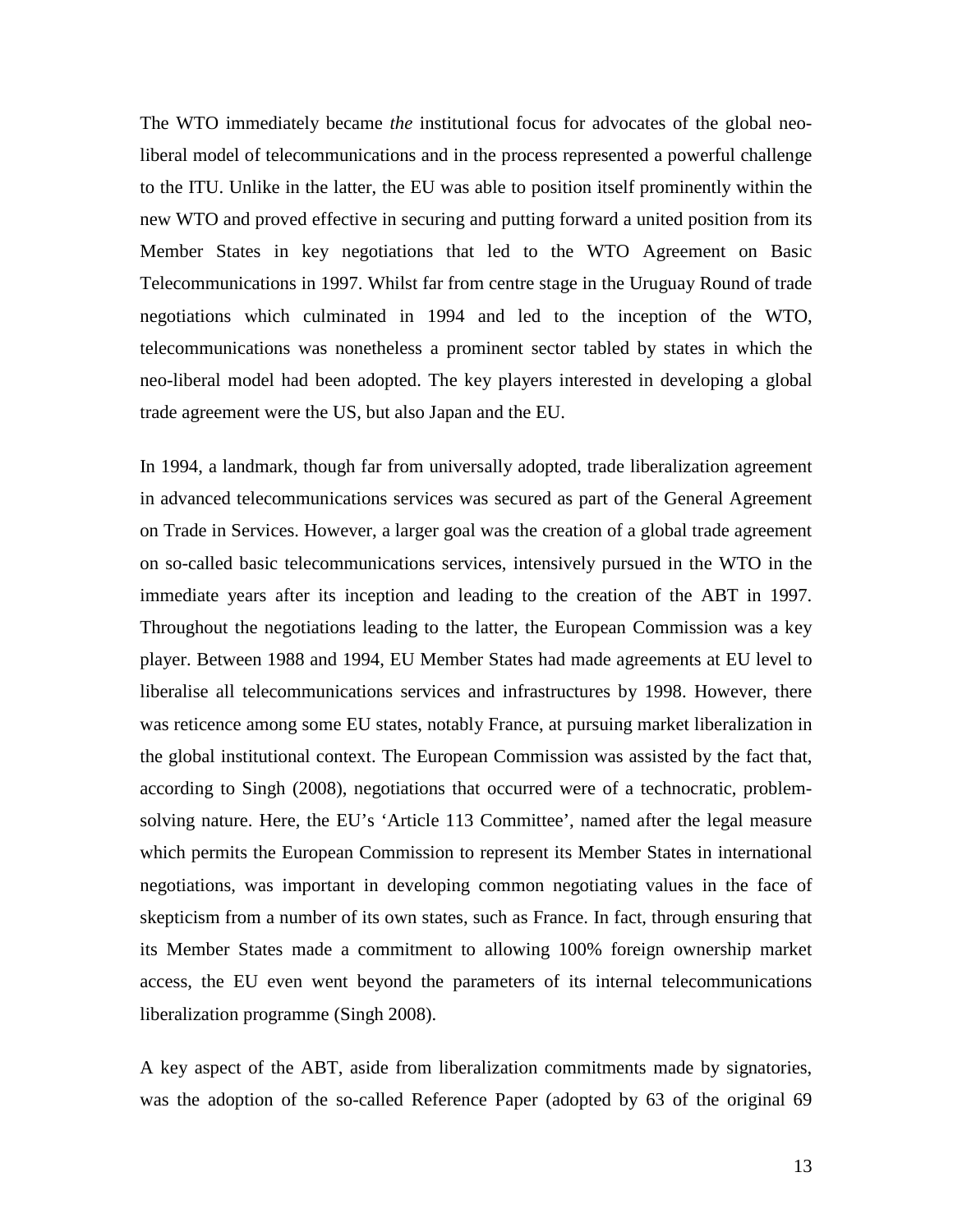signatories of the ABT) which amounts to a series of disciplines aimed at delivering the promised market access and opening and free competition of the ABT. Whilst the US was the initial driver of the Reference Paper, the negotiations leading to its adoption, in which the European Commission played a key role, saw the paper develop very much along the lines of the liberalization and harmonization package agreed among EU Member States, even to the extent of including a commitment on universal service provision in an overwhelmingly liberal market package (Humphreys and Simpson 2005). More recently, the EU has continued to press for a widening and deepening of the ABT. In 2000, for example, it put forward a proposal that all WTO Members 'commit for Modes 1,2, and 3 all sub-sectors and all modes [of telecommunications services] without restrictions…and include as additional commitments the whole Reference Paper on BT' (WTO 2000: 4). In 2005, it joined a key list of allies, including the US, Canada, Japan and Hong Kong China to urge all WTO Members to do similarly (WTO 2005). Beyond international trade liberalization in the WTO, the EU has more recently aimed to consolidate its position as a key actor in developing and representing its Member States' interests in telecommunications on the global stage. In 2007, it launched a wide-ranging consultation as part of its i2010 initiative aimed at producing a new EU strategy, one aim of which was to promote 'the competitiveness of Europe's ICT industry in global markets and promote EU interests worldwide' (European Commission 2007: 1) though a planned 2008 Commission Communication based on the results of the consultation never materialized.

## **INTERNET GOVERNANCE**

## *Opportunity/External logics*

As has already been noted above, the EU's involvement in and influence on the evolution of a global Internet governance system effectively came about after the rapid evolution of the Internet in the US through first military and then academic and civilian networks. In contrast to other electronic communications sub-sectors such as telecommunications, the EU had not articulated its position on the Internet until the late 1990s, with the Bangemann report, *Europe and the Global Information Society* (1994), only briefly touching on issues relating to the Internet. The opportunity for increased involvement in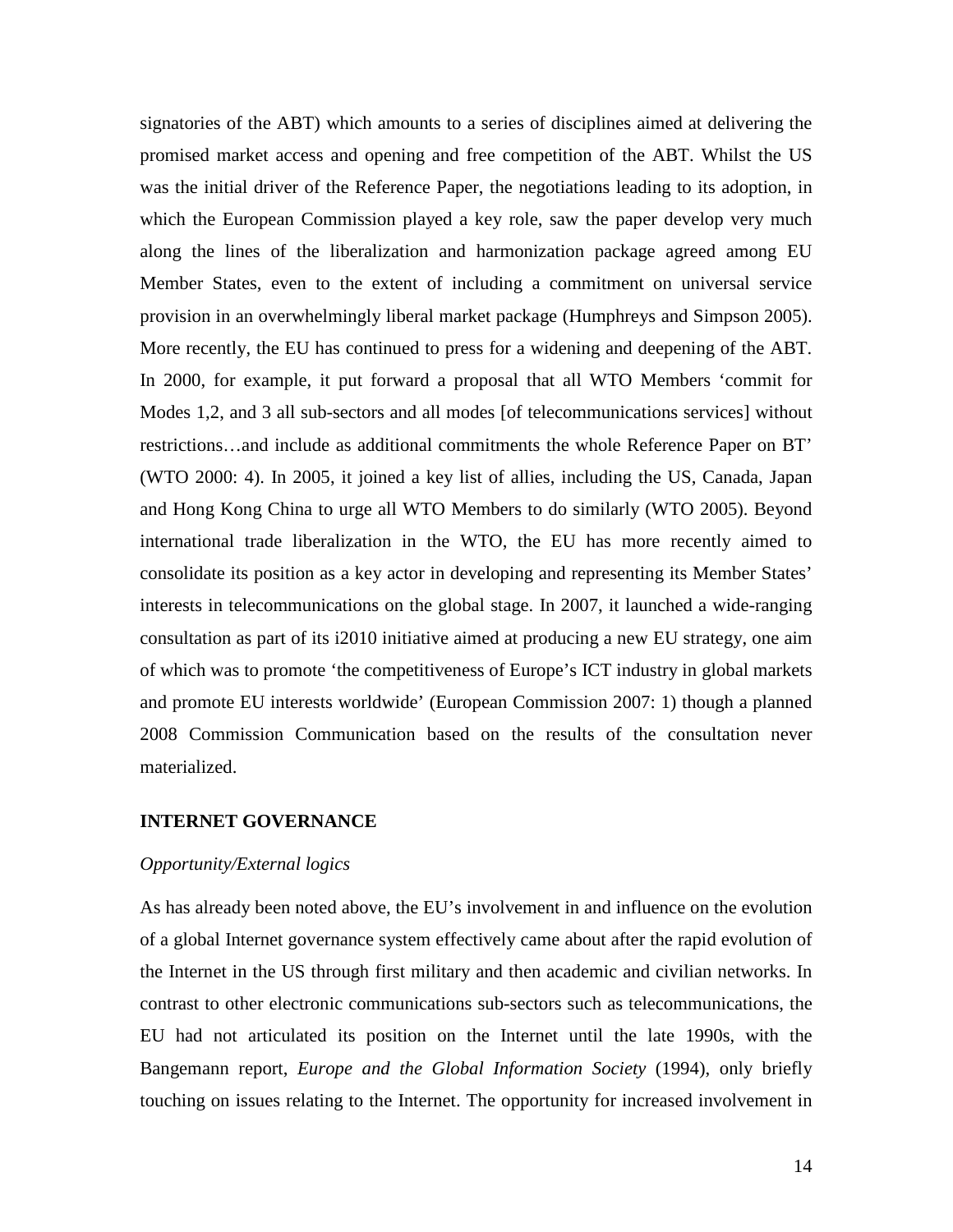shaping the evolution of global institutions for Internet governance, and more specifically, the management of Internet address domain names, emerged in a context where the US government was the leading strategic actor by virtue of the fact that it effectively 'owned' the 'A' root server at the core of the system's functioning. Despite this, and the fact that the Internet had grown domestically, the global interoperability of the Internet meant that important global actors, the EU among them, had to be included in any process of the internationalization of domain names. In this context, the EU was able exert its own normative preferences (through value creating tactics – see Singh 2008: 241) for the global institutionalization of the domain name system, even though the US was, in essence, the primary negotiating actor among the other interests and coalitions involved.

Thus, the normative parameters for the governance of domain names was decided by the intervention of the US government in the domestic debate and international deliberation that emerged on globalizing domain names; of which, the outcome in terms of governance principles was a self-regulatory, not-for-profit, private organization underpinned by US law, which was effectively a compromise between those (technical community) with a post-industrial vision of the Internet and those with commercial/business and economic interests that wanted a clear legal basis for the expansion of domain names. Whilst the EU had produced guidelines for the governance of Electronic Commerce through its Bonn Ministerial Declaration (1997) essentially reflective of those in the Framework for Global Electronic Commerce produced by the US, it was in the subsequent debates and negotiations over the US Department of Commerce Green papers (1998a) and statement of policy in the form of a White paper (1998b) that the EU, and more specifically, the European Commission, really woke up to and reacted on the US position, securing several concessions in the process. The main criticisms levied were based on US unilateral control of the emerging domain name system and the lack of multilateral governmental influence in the proposals to establish ICANN. More recently, the global financial crisis, and the expiration of the Joint Project Agreement (2006) between the US Department of Commerce and ICANN (essentially relinquishing US unilateral control over ICANN) provided the space and opportunity for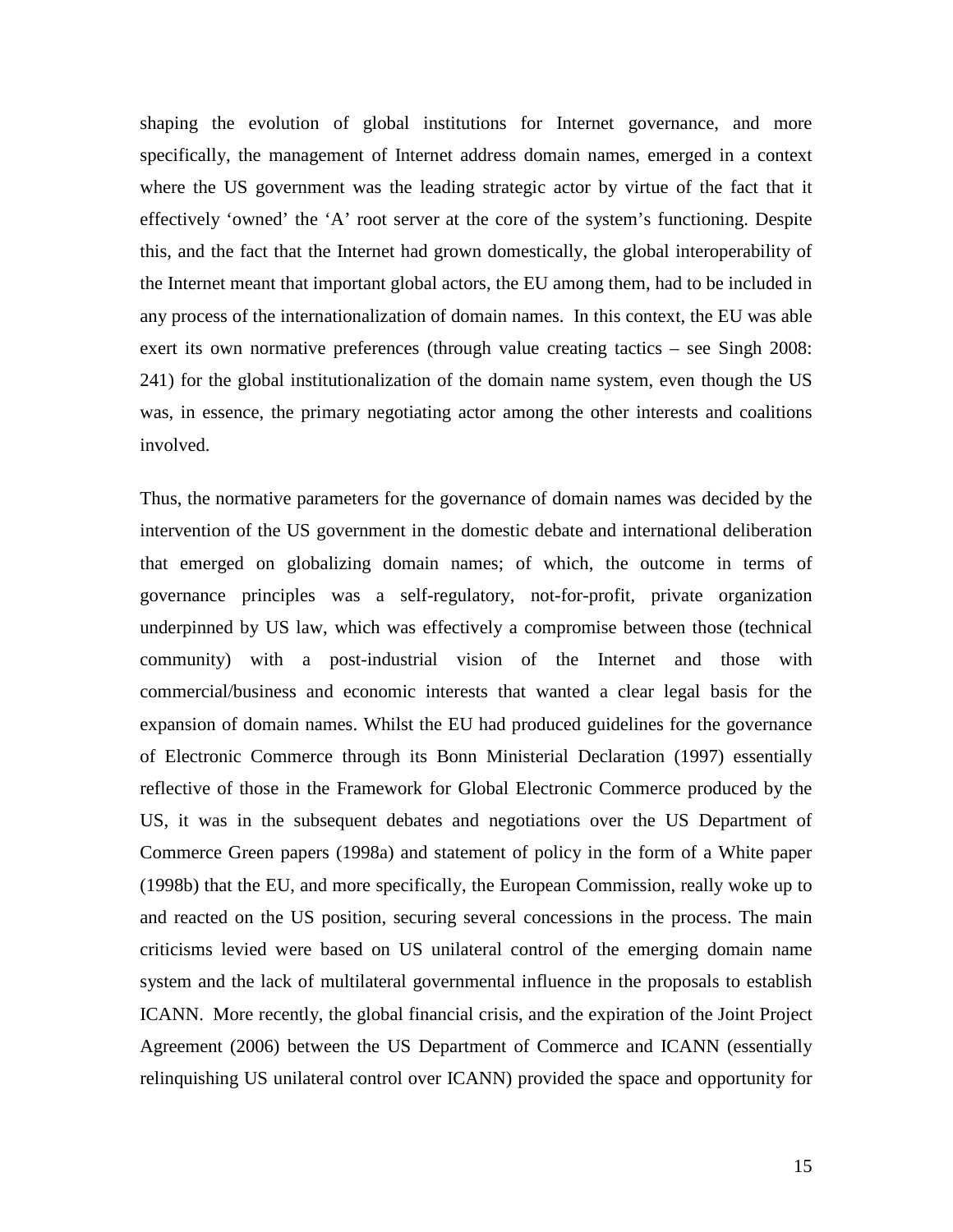the EU to take stock of its achievements in Internet governance and to reassert, within its own image and identity, the way forward, focusing in particular on how external and multilateral accountability can be incorporated into ICANN processes (how the AoC will work), and on the future of the IGF.

#### *EU-internal*

The above dynamic opportunity structure within the global Internet governance space, provided the European Commission with a relative advantage compared to the EU Member States (and the EU Telecommunications Committee in which national Member States were represented) early on. Certain individuals in Directorate General Information Society (DG IS) had developed a strong and leading knowledge and understanding of the Internet and Internet policy. Thus, at the outset, the European Commission was able to assert itself as somewhat of a policy entrepreneur in Internet governance. An ad hoc group – the Internet Informal Group (IIG) - was established within the Council of Ministers under the initiative of Christopher Wilkinson, from DG IS; and he was also instrumental in proposing the launch and construction of the dot eu top level domain name. However, as knowledge in relation to Internet governance evolved, the influence of the Commission was constrained by the governmental representatives within the High Level Group on Internet Governance (HLIIG) which was established internally and separate to the IIG to provide strategic direction on a broad range of issues (beyond ICANN and GAC) relating to Internet governance. The IIG still exists as an informal body which is chaired by the Commission and which consists of Member State GAC representatives. Its purpose, however, is to simply discuss issues relating to ICANN and the GAC – in the words of one IIG member, 'it doesn't seek to establish a position on anything…it is just a way of like-minded – and most of us are like-minded - European GAC reps doing a bit of thought-sharing – anticipating how the ICANN meeting is going to go and what this year's problems are and what is coming up next…a bit of reporting because some European GAC members are more active on specific topics that than others so they can share their knowledge' (Author's interview April 2010).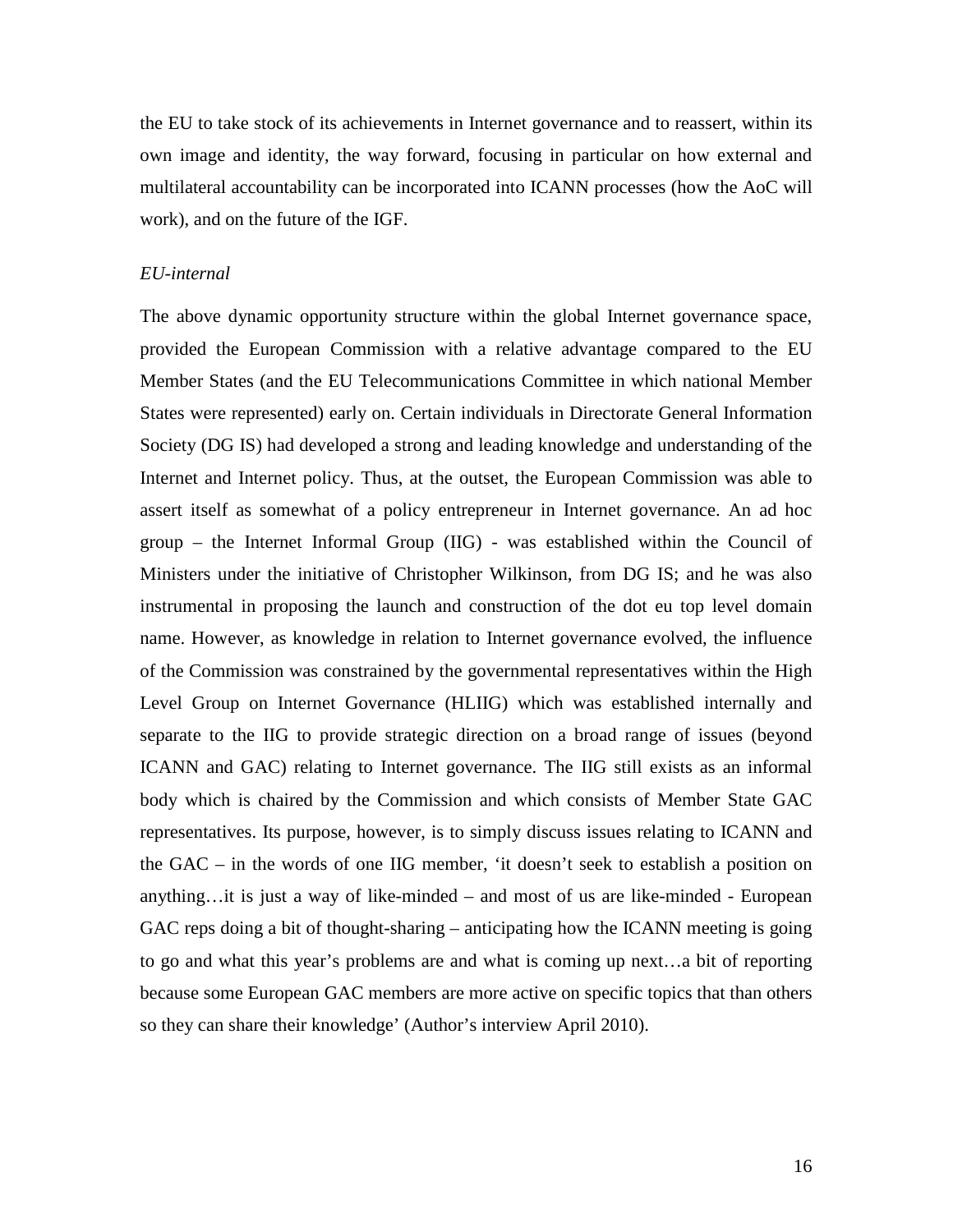In this context it is important to note that there is no formal mandate or process for the construction of positions and policy on Internet governance. Thus, although the HLGIG is the lead actor in coordinating MS positions, there is no formal requirement to do so. It has 'developed a mechanism for drafting and consulting on what [EU] letters or positions would say whether they be from the Commission or the Presidency' (Author's interview, 2010) but it only does this on the basis of issues that it deems important that the EU speaks with a single voice (such as the expiration of the JPA and the ongoing review of the IGF)<sup>[i](#page-28-0)</sup>. The lack of a formal legal competence, of course, has several implications for internal (in) coherence and indeed the way in which messages are projected outwards on Internet governance. Internally, it has provided the opportunity for the Commission (especially under former Commissioner Vivienne Reding<sup>[ii](#page-28-1)</sup>), without reference to or consultation with the HLGIG, to assert and project its own vision and agenda. The end result has been that of many messages from the EU on critical Internet governance issues which has led to suspicion and tension between certain members of the HLGIG and various Commission personalities (and indeed between other key GAC players and the Commission). It has also meant that there is no formal 'EU' representative that sits within the GAC - the Commission has a seat because of dot eu, but does not represent the EU as a whole – and there are also individual EU MS representatives which although do meet before any GAC meeting (and thus have some form of coordinative mechanism) through the IIG, do not speak with an EU voice but as representatives of their respective countries.

Furthermore, and within the broader Internet governance processes and fora, the EU has been represented by both the country holding the EU Presidency and the European Commission – but not always in a consistent or indeed coordinated way. This situation of multi-representation is also evident within the  $IGF -$  and this, alongside the lack of any formal process and thus 'EU' representation has quite often been a source of confusion for other actors and stakeholders and has only served to exacerbate that age old problem of who exactly speaks for the EU. Indeed it has often led to projections of divergent positions – with the HLGIG (as principle) often having to reign in an often ambitious Commission (as agent) with its own political agenda on Internet governance. As one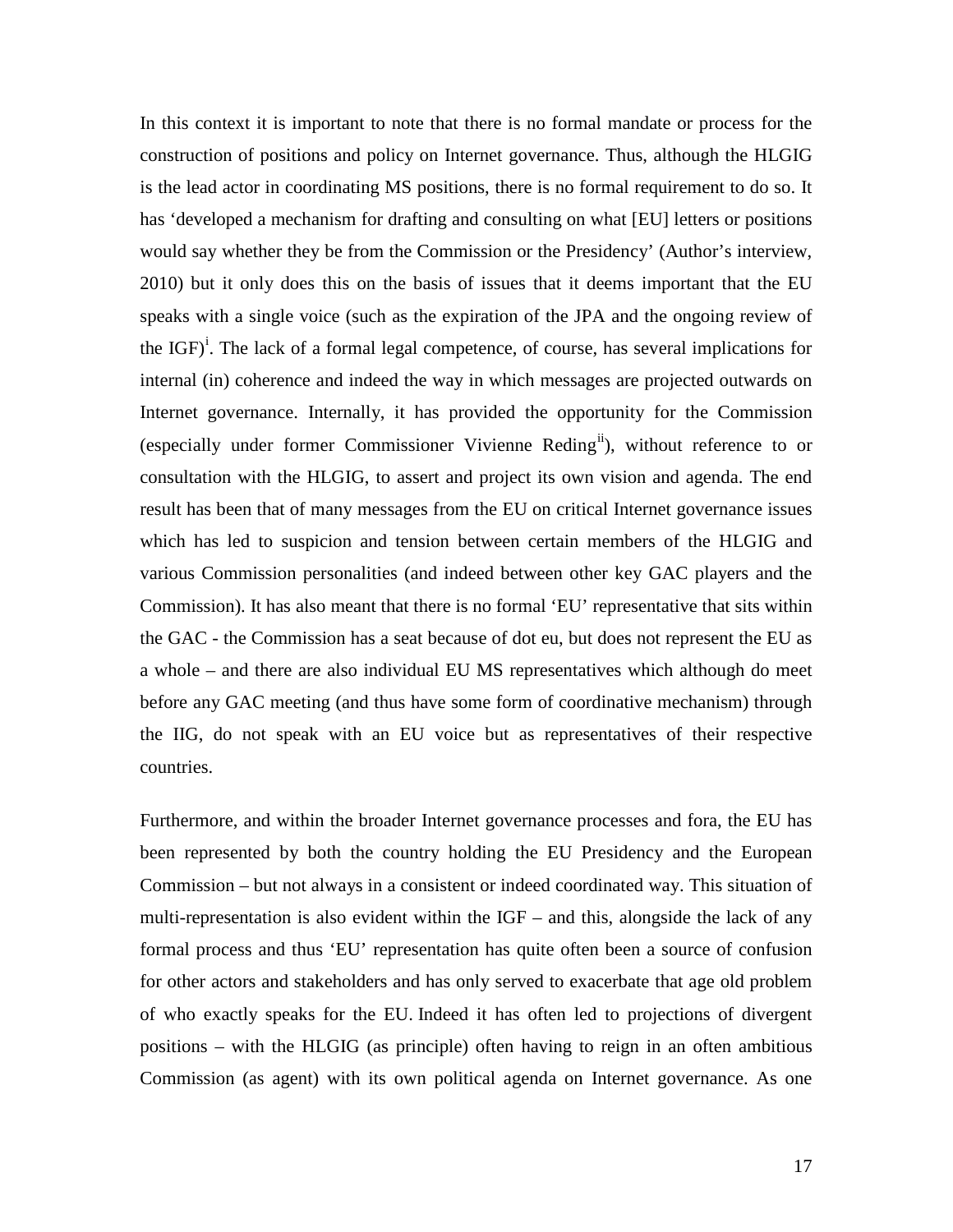official has noted on certain Commission interjections on Internet Governance 'we have always been wary of the Commission driving the Internet agenda' (authors' interview, 2010). Indeed, where the Commission has sought to project uncoordinated messages it has been forced, by the HLGIG, to retract them publically or at least acknowledge that they were personal views or statements rather than an EU position. Nevertheless, this has often resulted in a confusing message for those stakeholders trying to decipher the 'official' EU position (which is derived through the informal HLGIG mechanism) and those positions often released without consultation with the HLGIG by the Commission. It seems in the case of Internet governance the informality of the internal EU process can work well for producing single positions (this is the case for IGF and the AoC, for instance), but that it can also be quite detrimental to projecting an effective voice given the ability of key EU actors to project different (personal) messages.

In identity terms, it is clear that the EU's projections for Internet governance were imbued with its internal multilateral and its legal and regulatory state logic that has evolved within communications and more broadly, in relation to the Single Market. Its interaction with such global institutions, however, and indeed the Internet community more broadly, has also meant that the EU has absorbed certain norms, albeit with an EUtwist, in the development of its own policy on the Internet and indeed its policy positions in relation to global Internet governance. The global financial crisis has only led to reassertion of the EU's belief that private sector leadership in Internet governance must be underpinned by clear public policy rules to ensure external and multilateral accountability (European Commission 2009). It is also clear that its interjections in Internet governance have been underpinned by its often projected self-image as an important global player and even leader on the issue of the nature and form of the global institutions and processes that should regulate the Internet (Ibid).

#### *Presence*

Given the informal nature of the construction of positions on Internet governance it is not surprising that the EU (even by its own admission, see European Commission 2009) has had mixed results in achieving its policy objectives on Internet governance, that is: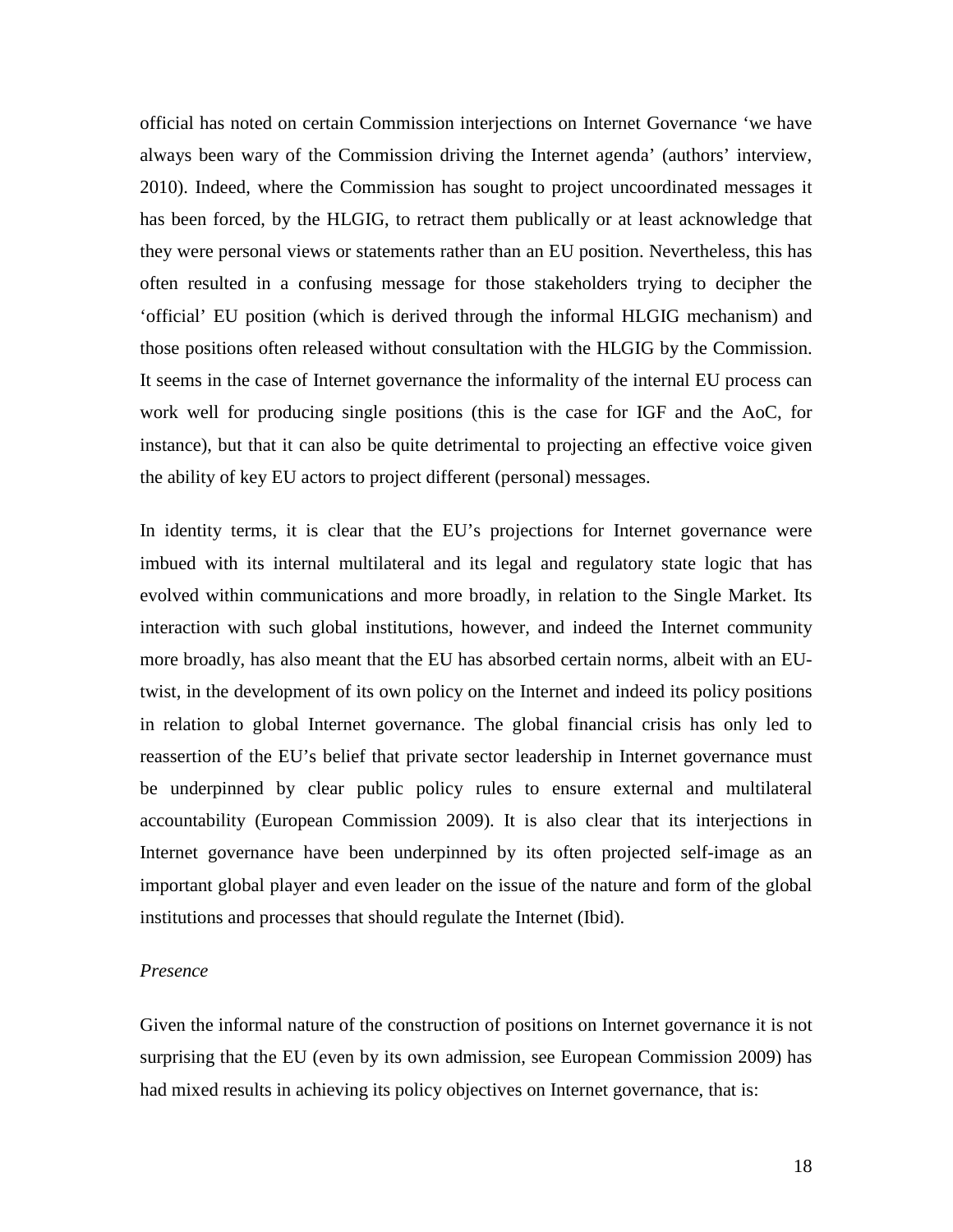- Balanced and equal oversight of some of ICANN's activities by public authorities
- Rules to govern generic domains, notably database ownership and separation of registries' and registrar's activities
- The transfer of the management of the root server system from the US Department of Commerce to ICANN, under appropriate international supervision by public authorities

Why has this been the case? The explanation, we argue, can be found in the external context and in particular the strategic (structural power) role of the US in negotiations and deliberations, the undecided and contested nature of Internet governance among the actors involved given their differing interpretations of the core principles that should underpin the system, and the multiple EU voices (some reflecting the 'official' EU position and others not) projected on Internet governance.

In terms of ICANN, the EU, led by the European Commission, was effective in obtaining important concessions in the initial negotiations for its construction. Given the concentration of power within the US and its leadership role, however, it was only able to do this through value based tactics and arguments that alluded to the credibility of the US in the context of its pre-agreed principles with the EU on Internet Governance. The EU was able to play on the fact that the US proposals were not reflective of a truly global system of domain name management given the unilateral control the US would retain within ICANN, and the lack of equality between governments and the private sector in constructing policy and making decisions. Such a position was clearly derived from the EU's own preferred normative governance framework, where co-regulatory arrangements involved a primary role for governments in decision making alongside and equal to private interests. Such reasoning, and the need for the US to achieve consensus, ensured the creation of the Governmental Advisory Committee (GAC) within ICANN, which although allaying European concerns to a degree, was not seen as completely satisfactory given that it was only to have an advisory capacity (Christou and Simpson 2006, 2007) and that the only real mechanism for accountability and oversight was provided by the US. The European Commission with the support of other international actors (such as the IP Community) also employed tactics of a normative nature in securing the creation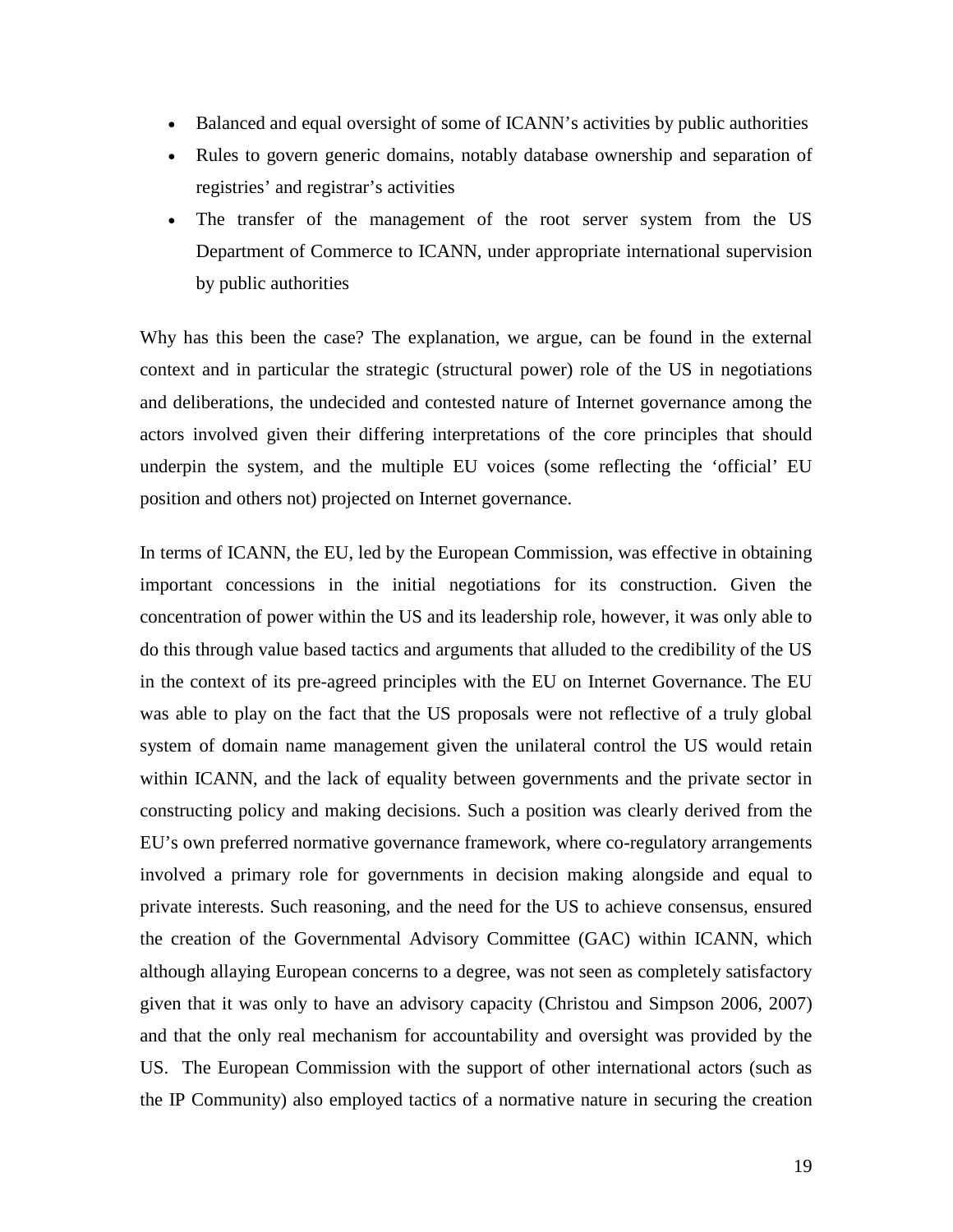of a Uniform Domain-Name Dispute-Resolution Policy through World Intellectual Property Organization (WIPO). The argument here was about the legitimacy of resolving disputes within a domestic context (i.e. courts where the registry, registry database or 'A' root server is located – see Singh 2008)) - thus the only way the US could actually reach consensus and satisfy the EU and the IP community was to ensure that a reputable and credible international organization was responsible for resolving disputes (although this was later criticized as biased towards the IP community). Having secured its concessions, the European Commission was then able to gain the support of the European domestic sector (MS representatives, private sector and regional organizations) and to endorse the establishment of ICANN within communications to the European Parliament (see Singh 2008: 244-5).

Since its inception, both within (in the GAC) and outside ICANN, the EU has sought to consistently secure movement on the two issues that it initially thought problematic when ICANN was established; that is, unilateral oversight by the US government, and the role of governments within the organization. Whilst through socialization and reform, the governments within the GAC have acquired a de facto political veto right for decisions with a public policy implication (Kleinwachter 2008: 17) the EU has not achieved its aim of complete equality between actors. Moreover, the global financial crisis and the subsequent backlash against self-regulation provided a subtext for the EU to reinforce its concern about the 'due consideration given by the ICANN Board to GAC advice' (European Commission, Interview, 2009), and to push its case for further reform that provides equality for governments in ICANN procedures.

However, whilst Commission projections have often suggested more than an advisory role for governments, a representative of the HLGIG has suggested that 'if you were going to characterize a [EU] European position to the GAC it is not to be more than advisory…it is to ensure that what it says is respected by the Board…and the Board justifies any decision not to follow GAC advice' (authors' interview, 2010). Indeed, in the context of the new Affirmation of Commitments (which replaced the Joint Project Agreement between the US Department of Commerce and ICANN on 1 October 2009), which is providing more of role for the GAC in reviewing ICANN procedures and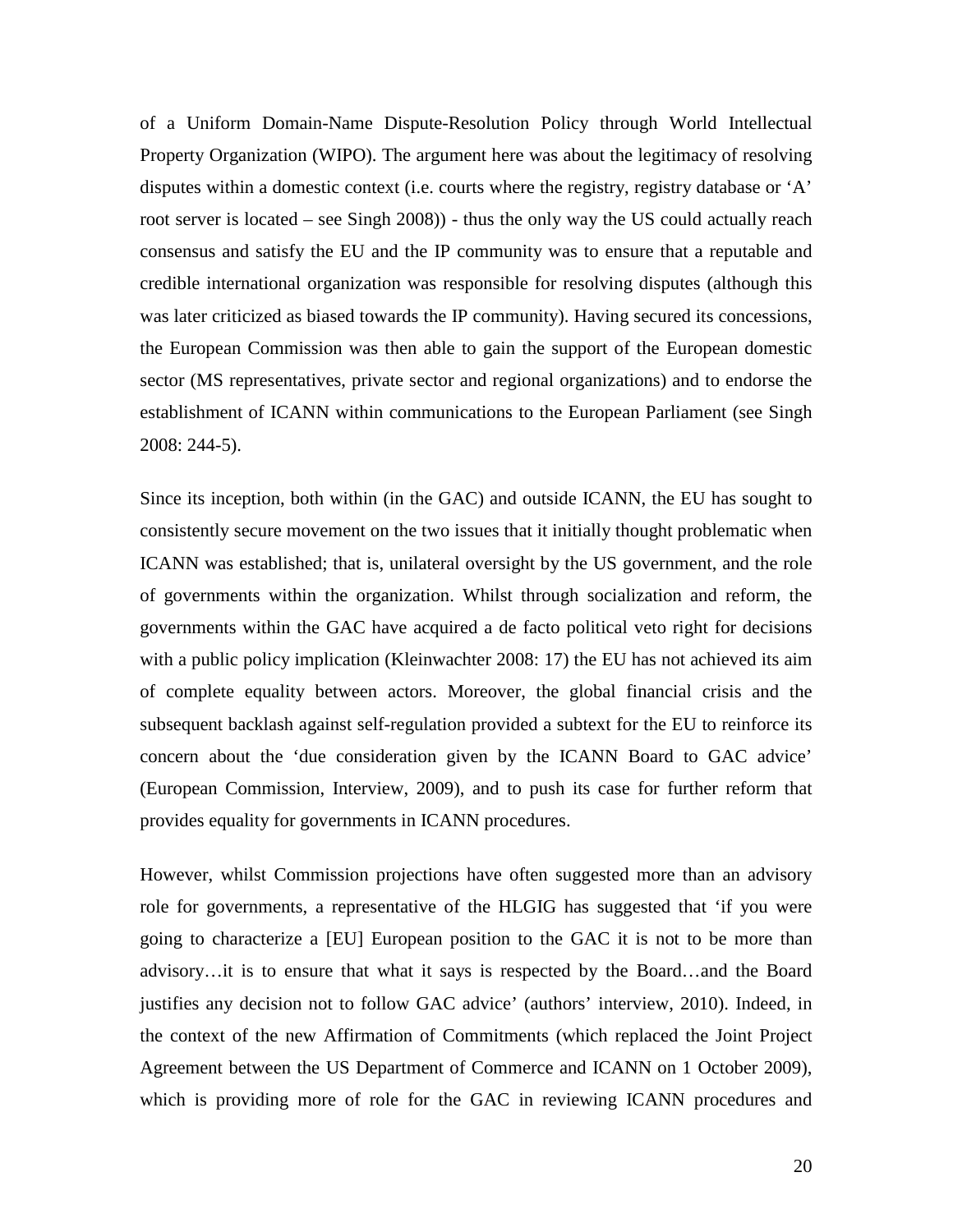ensuring it is accountable internationally, and the internal joint GAC-ICANN working group which is reviewing how the GAC operates, the kind of mechanisms it has, how it makes representations to the Board, and how the Board reacts to those representations, the EU position is that '…we are not trying to gain more power within the ICANN family…we are not saying that…they [members of the Commission] might have said that in the past but it is not what we [the HLGIG] are saying now…we are supporting the model…governments have a role to play and governments have a greater role under the AoC…but as do the other constituencies as well…so we are not arguing that there should be more government intervention in the management of ICANN…we are not arguing for that…I don't think that there is anybody in the high level group that is pushing for that' (authors' interview, 2010). Indeed, this is a view that sees to be supported by current Commission officials involved in Internet governance, and reflected in a Presidency statement in support of the AoC and its new review procedures - even though certain projections under the leadership of Viviane Reding, in the context of the global financial crisis, suggested a much stronger role for governments within ICANN and Internet governance more generally. Such projections, one of which called for a 'G12' for Internet Governance (2009), was not only uncoordinated internally, but left stakeholders 'surprised' in the multistakeholderism context (Internet Governance Hearing, May 2009), and the European Union embarrassed in its official representations and projections for Internet governance. The official EU view then seems to resonate with that of other salient Internet governance stakeholders - that what is needed is a fine-tuning of the current multi-layered, multi-stakeholder system, with a clear definition of roles and functions for the actors involved (especially governments) rather than 'more' intervention and regulation by the state (Internet Governance Hearing, May 2009). This is particularly important in the context of countries that do not participate in GAC or are sceptical of the GAC, and have pushed for a greater role for the ITU in domain name management as well as an IGF with decision-making powers in Internet governance (e.g. China).

The EU then has supported the principle of multi-stakeholderism within Internet governance, both in ICANN and the IGF, the latter created as a compromise within the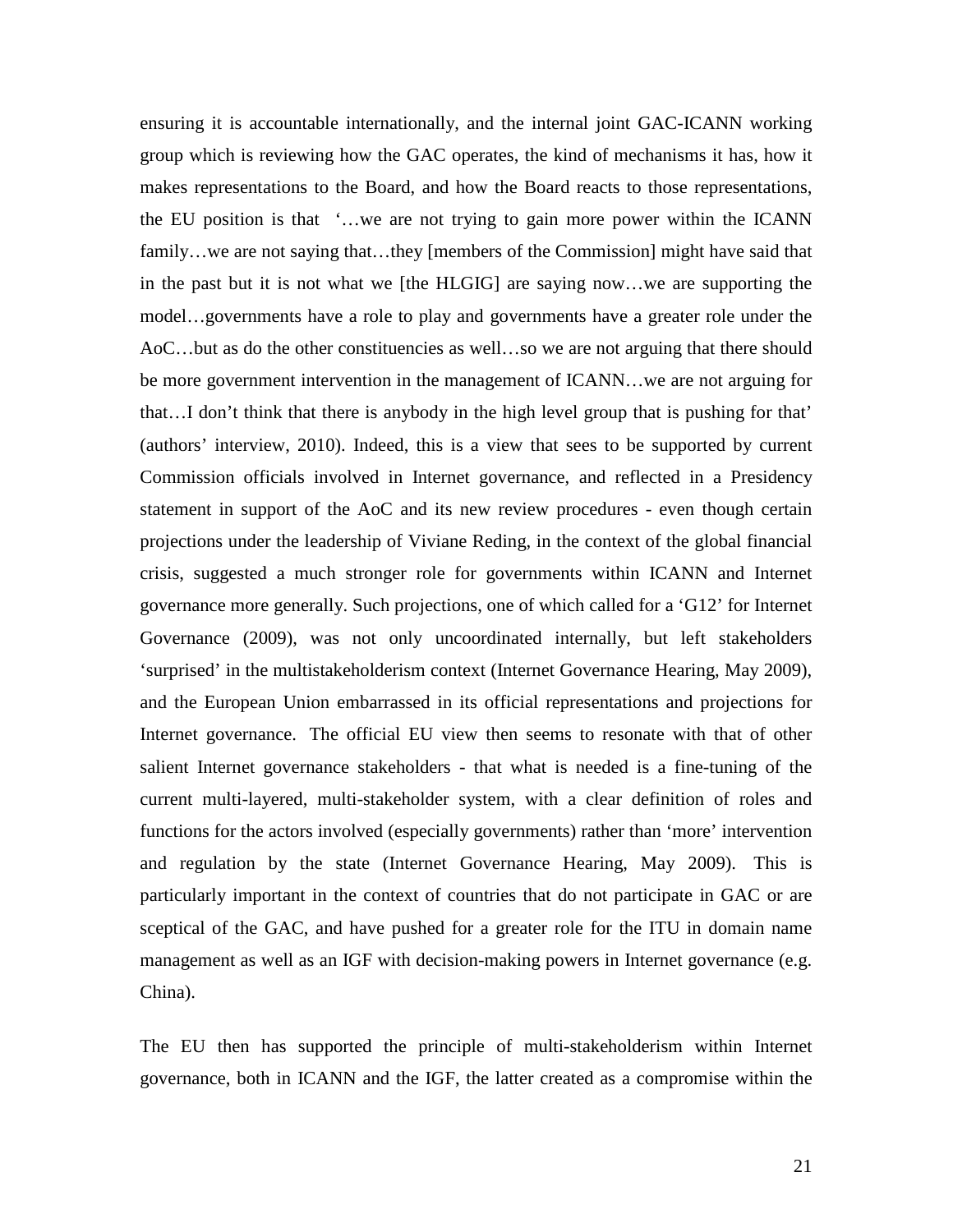WSIS process after the EU (represented by the UK Presidency at the time), supported by the developing world (against US unilateralism), put forth an alternative proposition for an intergovernmental structure, but failed to achieve its aims because of the US refusal to move on the underlying principles of private sector leadership and management and its belief that US control was essential for the security and stability of the Internet. For the EU, the IGF was seen as an alternative forum for discussion and did not in any way replace existing institutional arrangements. Indeed, there is a high level of coherence internally within the EU (including strong support from the European Parliament) on the continuation of the IGF which has allowed the EU to speak with a single voice within the ongoing IGF review process (which commenced in 2010). In their recent assessment of the IGF the EU's High Level Group on Internet Governance (HLGIG) concluded that it was a valuable 'platform for non-binding multistakeholder dialogue on Internet governance', and that its impact was displayed 'in the light of what has followed outside the IGF in that the IGF has triggered follow-up discussions in the context of dynamic coalitions and inspired debates at all levels' (Internet Governance Hearing, May 2009). On the basis of the HLGIG's evaluation the formal EU position to presented by the Czech Presidency within the UN discussions on the IGF, has been that it should 'continue as a non-decision making body for a further five years and at the end of that second period it should again be reviewed in terms of its desirability within a broader review of WSIS outcomes' (Ibid 2009).

However, despite a certain internal coherence and clarity in the official EU position on the IGF as a valuable forum for discussion, its influence in determining the outcome of the IGF evaluation process and the further evolution of Internet governance in order to meet its aims will ultimately also rest on it delivering a single and clear message – and in particular, demonstrating more obviously in practice its rhetorical commitment to multistakeholderism in order to provide the EU with greater credibility internationally as an actor in Internet governance. Whilst this is clearly demonstrable at the national level within certain EU member states that have established national IGFs (e.g. the UK), and indeed with European Parliamentary statements supporting the establishment of a European IGF, there is less evidence to suggest that internally, the European Commission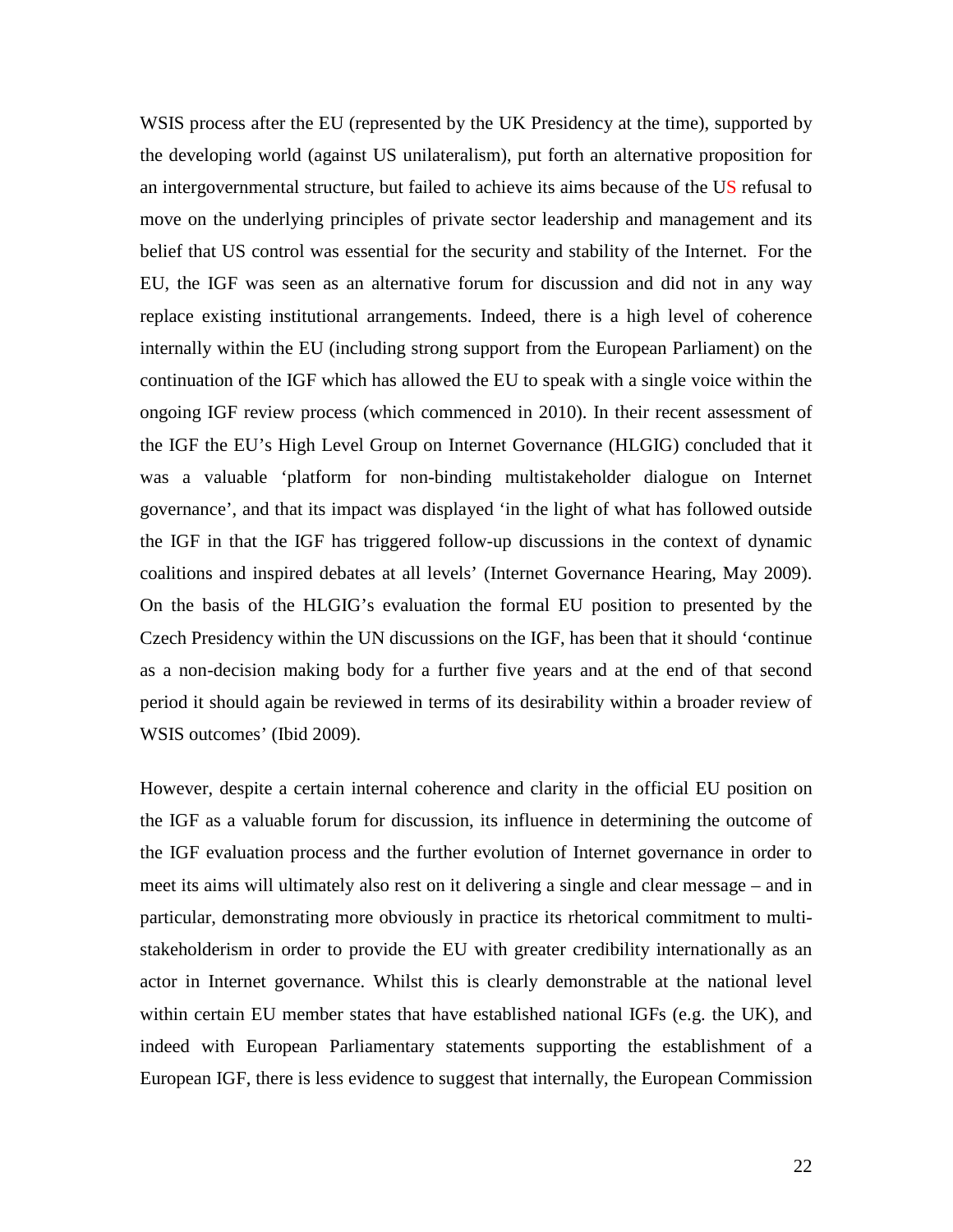and indeed the HLGIG has fully embraced the concept (beyond simple adaptation). Certain academic commentators have suggested that the HLGIG 'should be more transparent and open in the context of multi-stakeholder governance, at least through publishing agendas and inviting non-members to meetings so that it can perhaps find its role in the broader European Internet community' (Internet Governance Hearing, May 2009). Others have argued that in the spirit of multi-stakeholderism the European Commission should take more of a lead in establishing a European IGF and organizing more local IGFs in order to coordinate European voices on Internet governance and indeed, present a stronger, single voice and message to international fora on Internet governance (Ibid). Indeed, even EU level officials have admitted that the Commission might not 'walk the talk' as much as it could on multi-stakeholderism (authors' interview, 2010).

#### **CONCLUSIONS**

This paper has shown the EU to have developed into an important actor in global electronic network communications policy-making through its activities in telecommunications and the Internet. The paper's use of an 'actorness' analytical framework has pointed up a number of similarities, but also distinct differences, in EU behaviour in these related, though at the same time rather different, sub-sectors. The framework's use also, more generally, points to conditions under which the EU is more likely, and less likely to be able to exert itself successfully in global sectoral contexts. The analytical parameters of opportunities/external logics, internal environment and external presence are useful in illustrating the contexts, opportunities and constraints faced by the EU.

It is important to note that though telecommunications is much longer established than the Internet, in both cases the EU's involvement as a global policy actor has been relatively recent. In both cases, the EU has faced an international environment in which US ideas and practices have dominated. In telecommunications, this provided more opportunities than constraints compared with the Internet. An explanation for this lies in the fairly obvious fact that EU Member States had developed over a much longer period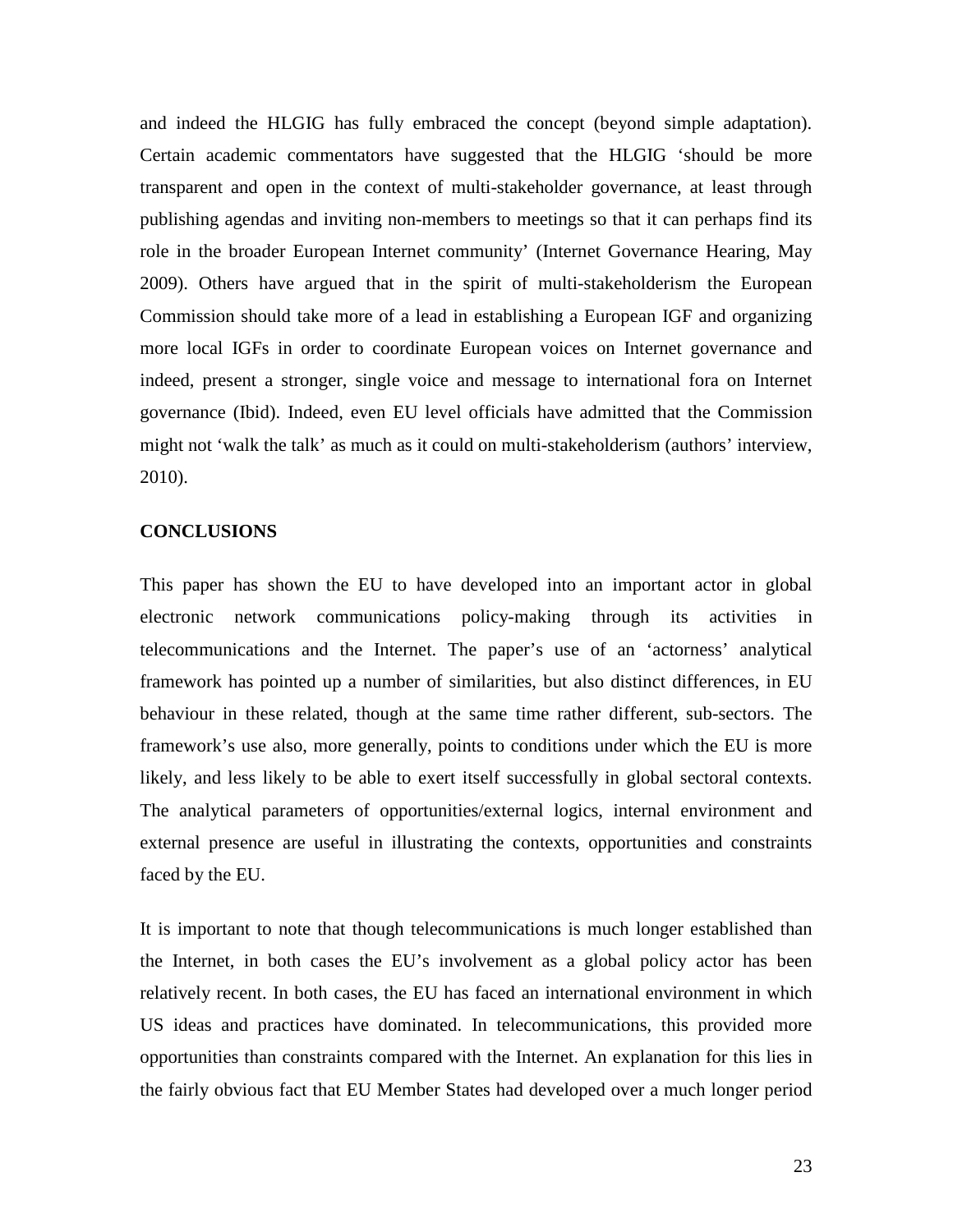knowledge of, and competence in, telecommunications compared to the Internet. It is also the case too that both parties (the EU and the US) arguably stood to gain most from pursuing a similar agenda of international trade liberalization in institutional contexts such as the WTO, in particular. Though a relatively new actor in telecommunications, the EU was able to become a representative of its Member States in the WTO despite some reservations from Member States. Given the relative and perhaps unusual coherence of EU positions, due in considerable part to internally based policy agreement made that had been ongoing before and simultaneous to global negotiations, the European Commission was viewed as the best means of securing EU interests in the WTO on telecommunications.

The Internet presents a rather different situation. The EU was not able to develop any kind of coherent position on the Internet before it became a high profile global communications policy matter. However, like in telecommunications, the EU, through the European Commission in particular in the early period of intervention, proved enthusiastic and relatively adept at exploiting policy opportunities which arose. However, unlike in telecommunications, uncertainty married to the perceived need to react to policy developments which were viewed with some degree of concern, left the EU and its Member States 'on the back foot'. Since the late 1990s, the EU has aimed to articulate and establish its interests in relevant global institutional contexts from a position of relative weakness, certainly compared to that experienced in the telecommunications case. The result has inevitably been one of partial success. A major constraint has been the relative power differential and key policy differences experienced viz-a-viz the US. There are, however, signs that the two parties, in particular with the new Obama administration, are much more aligned in their preferences for future Internet governance than they were in the late 1990s. The EU has gained policy ground, assisted by significant uncertainty and some turbulence in the development of global Internet policy agendas, which has involved contestation of ICANN, in particular and, lately, the IGF. The EU has, however, struggled in the past to project a clear, cogent message on Internet governance given the informal nature of its internal policy process for constructing positions on Internet governance, and the opportunities this afforded those in the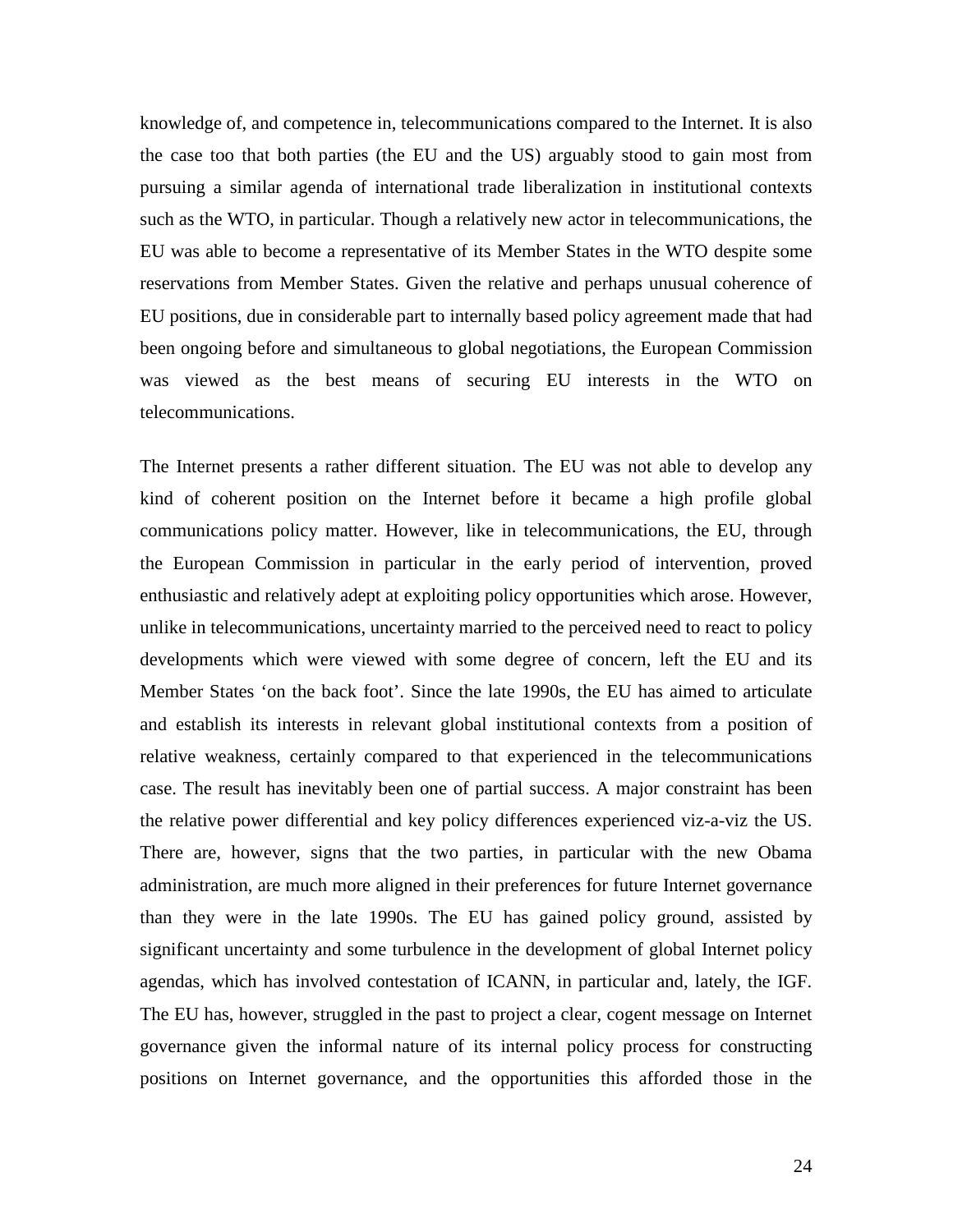Commission with their own political agenda to influence global proceedings. The result was often multiple messages, multiple EU representatives in different global fora and confusion over what the 'real' EU position was. This did not imbue the EU with the visibility or credibility required to be as influential as it could in many instances. More recently, with a change of Commissioner that seems to have taken a less assertive role (indeed she has been more interested in telecommunications but this is perhaps natural given her previous competition policy background), and agreement on the Lisbon Treaty, there has evolved an internal mechanism that is resulting in more consensual policymaking and the projection of coherent EU positions in matters of crucial importance for the future of Internet governance (the IGF and the AoC). However, given the lack of legal mandate underpinning the policy process, this does not preclude individuals and institutions from projecting their own autonomous positions in the future without reference to the established, albeit informal mechanism established through the HLGIG. Moreover, the lack of formal EU representation will also be problematic if the EU has the ambition to be taken seriously as a 'leader' in Internet governance, beyond its own selfprojections. Addressing these two issues would certainly alleviate the problem of identifying first, the 'official' EU position, and second, who speaks and negotiates for the EU on Internet governance.

In the future, the EU faces a major global policy challenge in each of the case studies under investigation in this paper. In telecommunications, it will need to re-invigorate its profile in bodies such as the WTO and the ITU. Recent efforts to do so appear to have run into the sand, not least because, since 2006, the EU has faced a major, and at times controversial, review of its internal telecommunications policy framework: this paper shows that relatively coherent internal policy positions assist external negotiation activity. Agreement on this having been attained at the end of 2009, the EU may now aim to exert its preferences for extensive global trade liberalization more forcefully, beyond the few policy statements and a consultation made to this effect in recent years. In Internet policy, the challenge for the EU is to refine, settle on and begin to extol in a unitary way, a clearer policy perspective within which different strategies can be created and deployed in respect of key policy areas and their respective institutional contexts.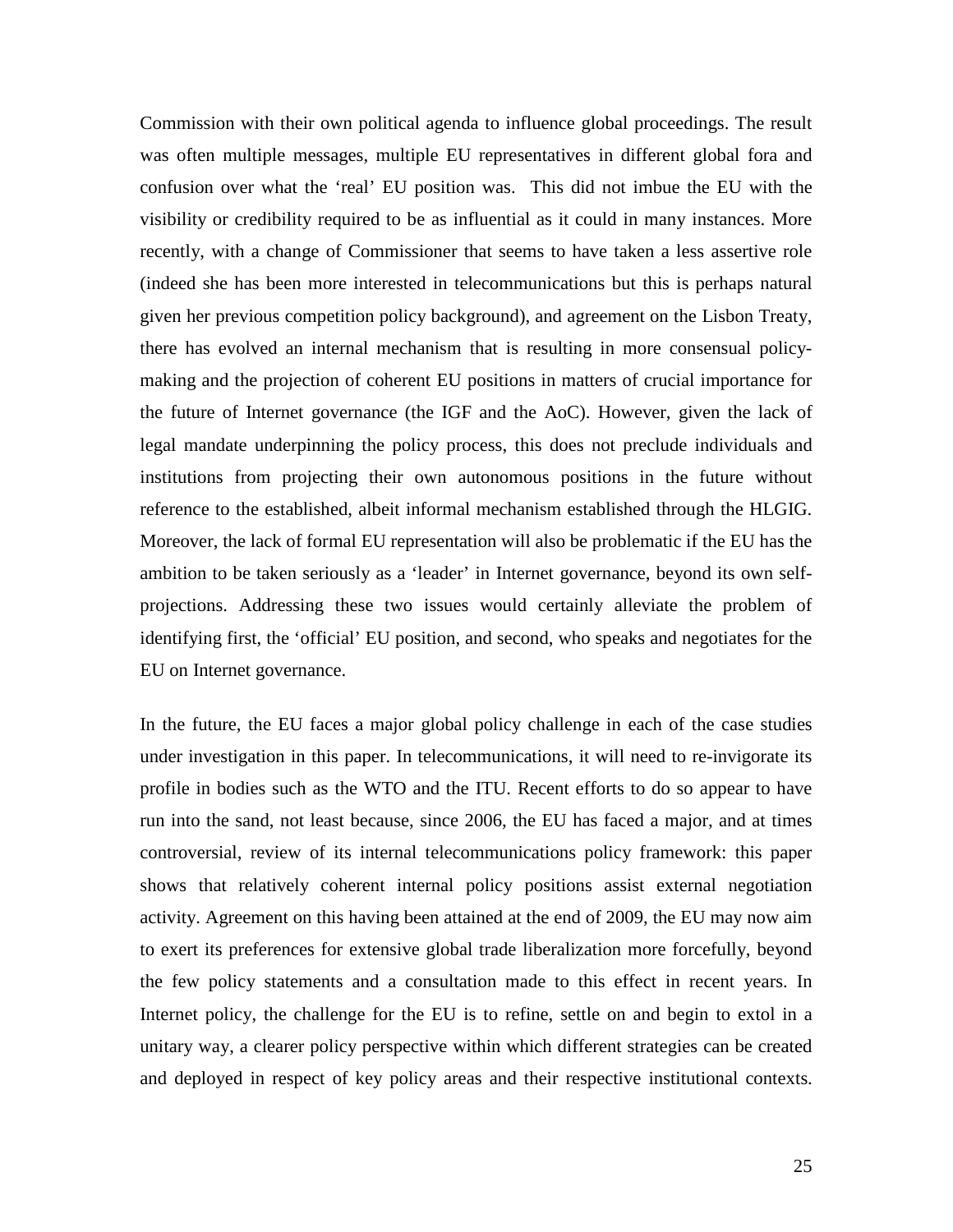Progress on these fronts is likely to ensure that the EU continues to be a significant actor in shaping the global communications policy milieu.

# **References**

- Bretherton, C and Vogler, J. (2006), *The European Union as a Global Actor*, London: Routledge
- Bretherton, C and Vogler, J. (2008), The European Union as a Sustainable Development Actor: The Case of External Fisheries Policy, Journal of European Integration, 30 (3): 401-417
- Christou, G. and Simpson, S. (2006), **'**New Regulatory Forms in the European Union: The Internet and Public-Private Transnational Networked Governance', *Journal of Public Policy,* 26 (1), May 2006: 43-61
- Christou, G. and Simpson, S. (2007a), *The New Electronic Marketplace: European Governance Strategies in a Globalising Economy*, London: Edward Elgar
- Christou, G. and Simpson, S. (2007b), 'Gaining a Stake in Global Internet Governance: The EU, ICANN and Strategic Norm Manipulation', *European Journal of Communication*, Issue 22 (2), June 2007:147-165
- Elgström, O. (2007), 'The European Union as a Leader in International Multilateral Negotiations: A Problematic Aspiration?', *International Relations*, 21 (4): 445-458
- European Commission (1984), *Communication From the Commission to the Council on Telecommunications: Progress Report on the Thinking and Work Done in the Field and Initial Proposals for an Action Programme*, Luxembourg: Office of Official Publications of the EC, Com(84)277, 18.5.84.
- European Commission (1987a), *Communication from the Commission - Green Paper on the Development of the Common Market for Telecommunications Services and Equipment*, Luxembourg: Office of Official Publications of the EC, Com(87)290, 30.6.87.
- European Commission (1994), 'Europe and the Global Information Society: Recommendations to the EC, Brussels, European Commission (the Bangemann Report)
- European Commission (2007) 'Opening New Markets Worldwide for Europe's ICT Industry: Commission launches Public Consultation', Brussels, 2 July, IP/07/988.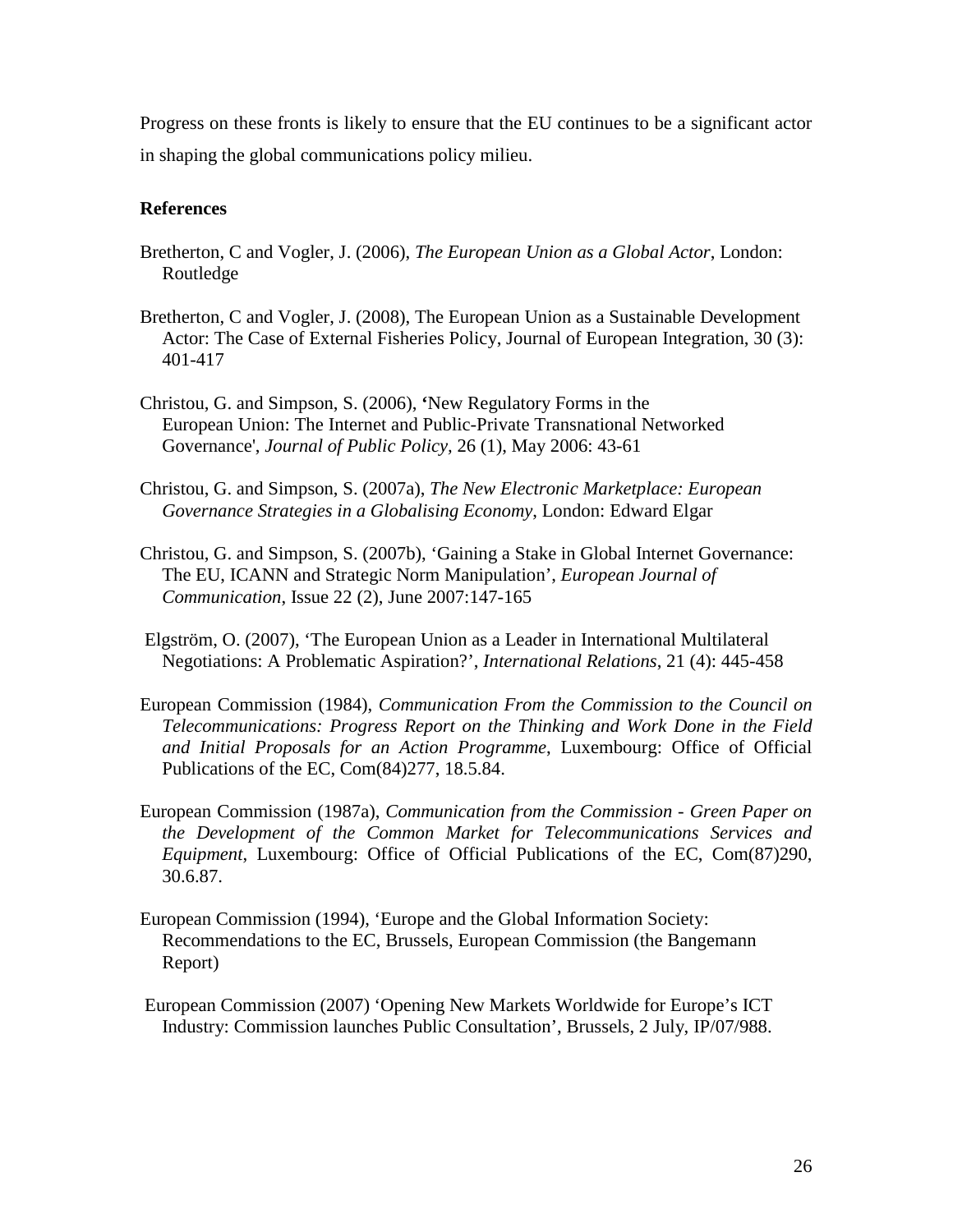- European Commission (2009), 'Internet Governance: Next Steps', Communication from the Commission from the European Parliament and the Council, Brussels, 18 June 2009, COM (2009) 277 final
- Goodman, Joseph (2006) *Telecommunications Policy-Making in the European Union*, Cheltenham: Edward Elgar.
- Internet Governance Hearing (2009), Brussels, 6 May 2009. Available as an audio recording at: [http://ec.europa.eu/information\\_society/policy/internet\\_gov/index\\_en.htm](http://ec.europa.eu/information_society/policy/internet_gov/index_en.htm) (accessed March 2010)
- Humphreys, P. and S. Simpson (2005) *Globalisation, Convergence and European Telecommunications Regulation*, Cheltenham: Edward Elgar.
- Jørgensen, E, K. (ed.) (2009), *The European Union and International Organizations*, Routledge/GARNET Series, Europe and the World, Oxon: Routledge
- Kleinwächter, W. (2008), 'Multi-Stakeholder Internet Governance: the role of Governments' in Wolfgang Benedek, Veronika Bauer and Matthias C. Kettemann, (eds), *Internet Governance and the Information Society: Global Perspectives and European Dimensions',* The Netherlands: Eleven International Publishing.
- Mueller, M. (2002), *Ruling the Root – Internet Governance and the Taming of Cyberspace*, Cambridge: MIT Press
- Reding, V. (2009), 'Why the Internet must be open, global and multilingual', Opening speech at the Internet Governance Forum, Sharm el Sheikh, 15 November 2009, Speech/09/531
- Singh, J.P. (2009) 'Multilateral Approaches to Deliberating Internet Governance', Policy and Internet, 1 (1), Article 4. Available at:<http://www.psocommons.org/policyandinternet/vol1/iss1/art4> (accessed January 2010)
- Singh, J.P. (2008) *Negotiation and the Global Information Economy*, Cambridge: Cambridge University Press
- Simpson, S. (2009) 'Supranationalism and its Limits in European Telecommunications Governance - The European Electronic Communications Markets Authority Initiative' *Information, Communication and Society'*, 12(8), 1224-41.
- Smith, M. and Xie, H. (2009), 'The EU and 'Strategic Partnership' with China: How Much Strategy? How Much Partnership?' Paper presented at the UACES Annual Research Conference, Angers, France, September 3-5, 2009.